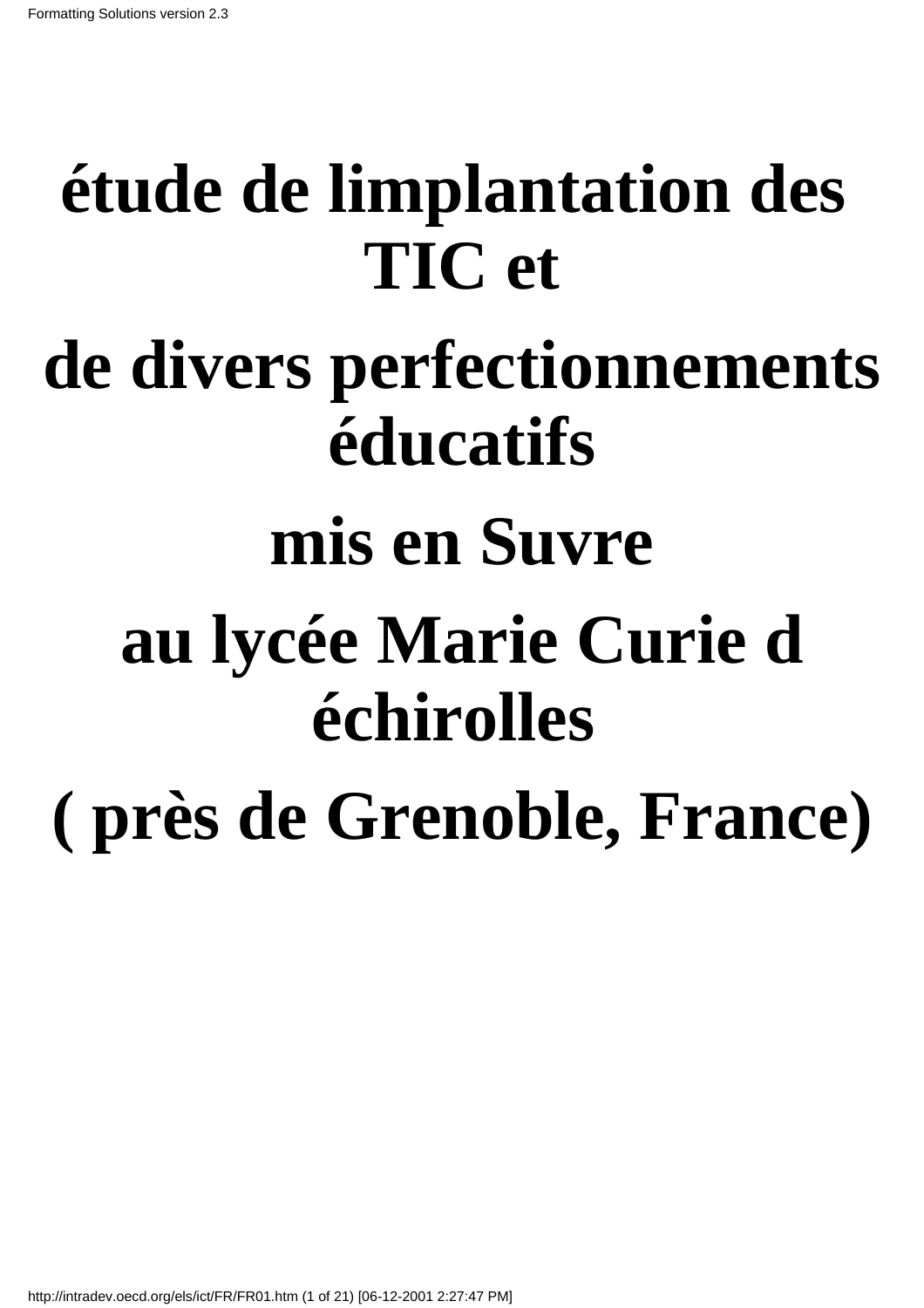## **Étude de terrain réalisée en Juin 2000 Équipe Costech**

(Connaissances, Organisation et Systèmes Techniques)

### **Université de Technologie de Compiègne**

### **Dominique Boullier, Franck Ghitalla, Lydie Réné**

### **OCDE/CERI- Programme des TIC**

### **General overview**

### **The Marie Curie HS déchirolles (close to Grenoble, France)**

### **History and current situation**

The high school of Marie Curie was created in 1990. It was considered from the outset as experimental in ICT and pedagogy. One director and 12 teachers under him (centred on ICT) formed the core of departure, they worked during the year of 89/90 before the school actually opened and so had a say in the architectural conception and choice of technical support for the networks. A pre-cabling of fibre-optic cables at the outset with 250 PCs connected to this network of 13 servers.

The school opened in 1990 with the information network already in place. Since then the network has been redone in 1998 due to malfunctioning caused by broken connections from a nearby tramway system. 12 million French francs were invested by the region at the outset of the project and 3 million francs reinvested to the update.

These conditions are exceptional for such a project, and this establishment is thus a pilot project, even though after 10 years it has proved itself and evolved from the experimental stages.

Situated in the country South of Grenoble, originally surrounded by fields, it was quickly engulfed by the town, by the sourthern conglomerates of Grenoble: échirolles, Pont de Claix, Eybens, Champagnier, Bresson, Claix, Varces, Saint-Paul de Varces. The high school serves the students of 7 colleges, of which 3 from a priority educational zone. (zones w2ith high density of underprivaledged).

The school has the capacity for 1680 students preparing for their general and technical baccalaureates, with a baccalaureate in applied arts and a BTS Force de Vente. (Bac  $+ 2$  years technical superior) There are actually 1350 students (55% girls, 45% boys), very few foreign students. Mixed social milieu social from employees and executives.

Figures of repetition : around 15 % in 2nd ; 5 % in 1st and

80 % success to achieve the baccalaureate, which is an average for this type of establishment.

There are 120 teachers, 25 admin and technical staff et techniques all of which are permanent staff.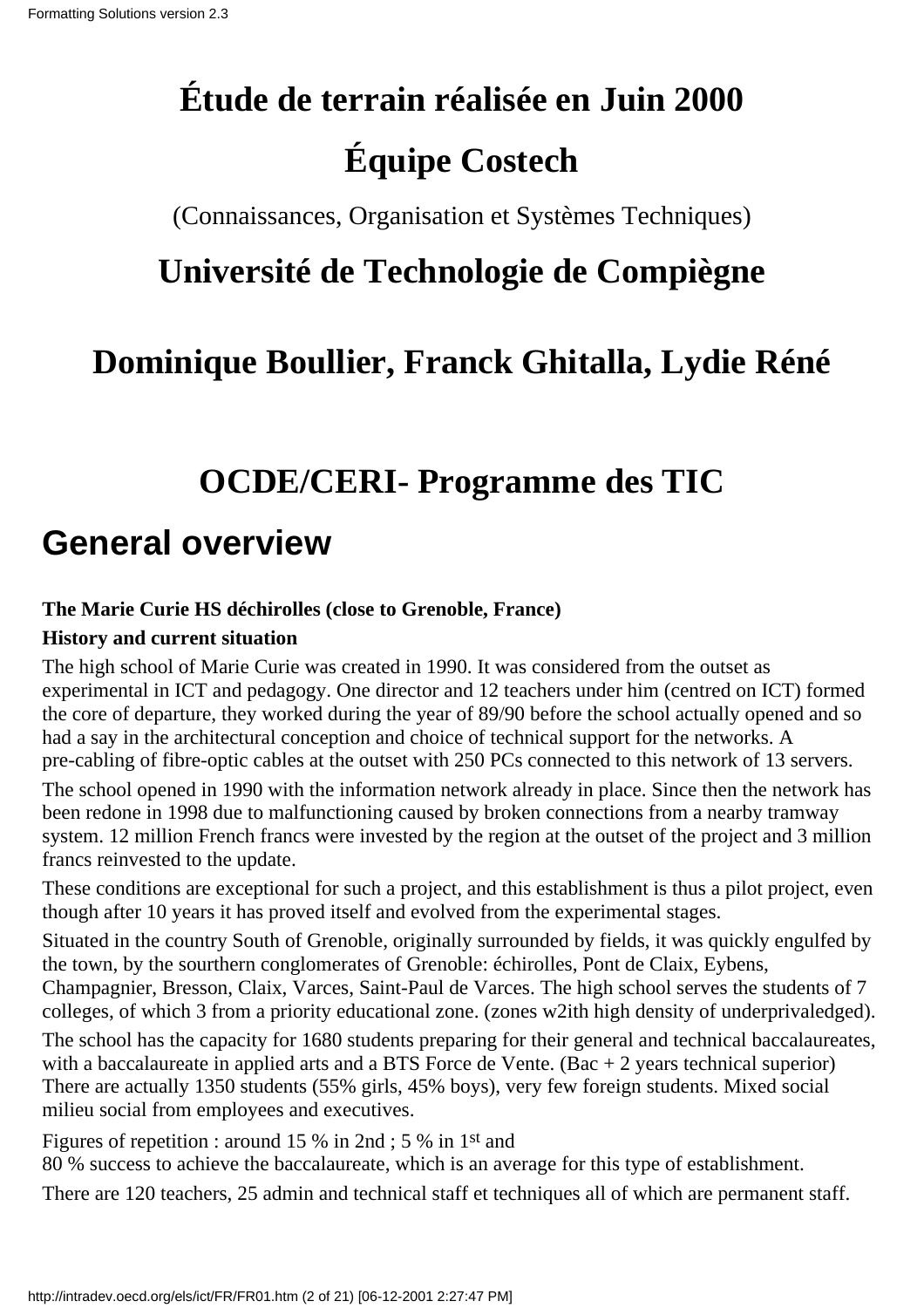There are annual general assemblies and weekly disciplinary and interdisciplinary meetings. The staff is relatively stable.

In order to make the new students in the  $2<sup>nd</sup>$  at ease, a visit to the mountains is organised with teachers, this is an occasion for new students to learn the school rules and integrate in the school policy.

*Continue page suivante*

### **Presentation of the project**

The *projet de l'établissement* is not the centre of new technology but rather a tool towards achieving new pedagogical objectives. The project is based on 5 themes :

- 1. Acquisition methods of working,
- 2. Tutoring for  $2<sup>nd</sup>$  grade students,
- 3. Group work and meetings of pedagogical teams with educators
- 4. Quality of school life,
- 5. Opening of school towards outside community.

ICT was thought of, constructed and used in this establishment from the outset.

### **1 Acquisition of working methods**

• Give to students a diversified training methodology, adapted to higher education and the working world.

### **2 Tutoring for 2nd grade students**

This aid to students in the 2<sup>nd</sup> grade is part of the framework of the License to Succeed of the region. Two tutors for each class have the role to :

- Listen, advise and help students with difficulties,
- Practise positive orientation to aid students to adapt to their courses and personal ambition,
- Develop a pedagogy by objective in line with the students own ambitions.

### **3 work in groups**

Working in groups revolves around meetings, training and communication :

- inter and intra-disciplinary meetings (1h of course time is liberated for meetings),
- Information pedagogical team and administration
- Group development (amphitheatre, doubling up, working in groups),
- Reciprocal training due to sharing experience, learning technology use in the high school,
- Definition of common progress and evaluation criteria common to level and content.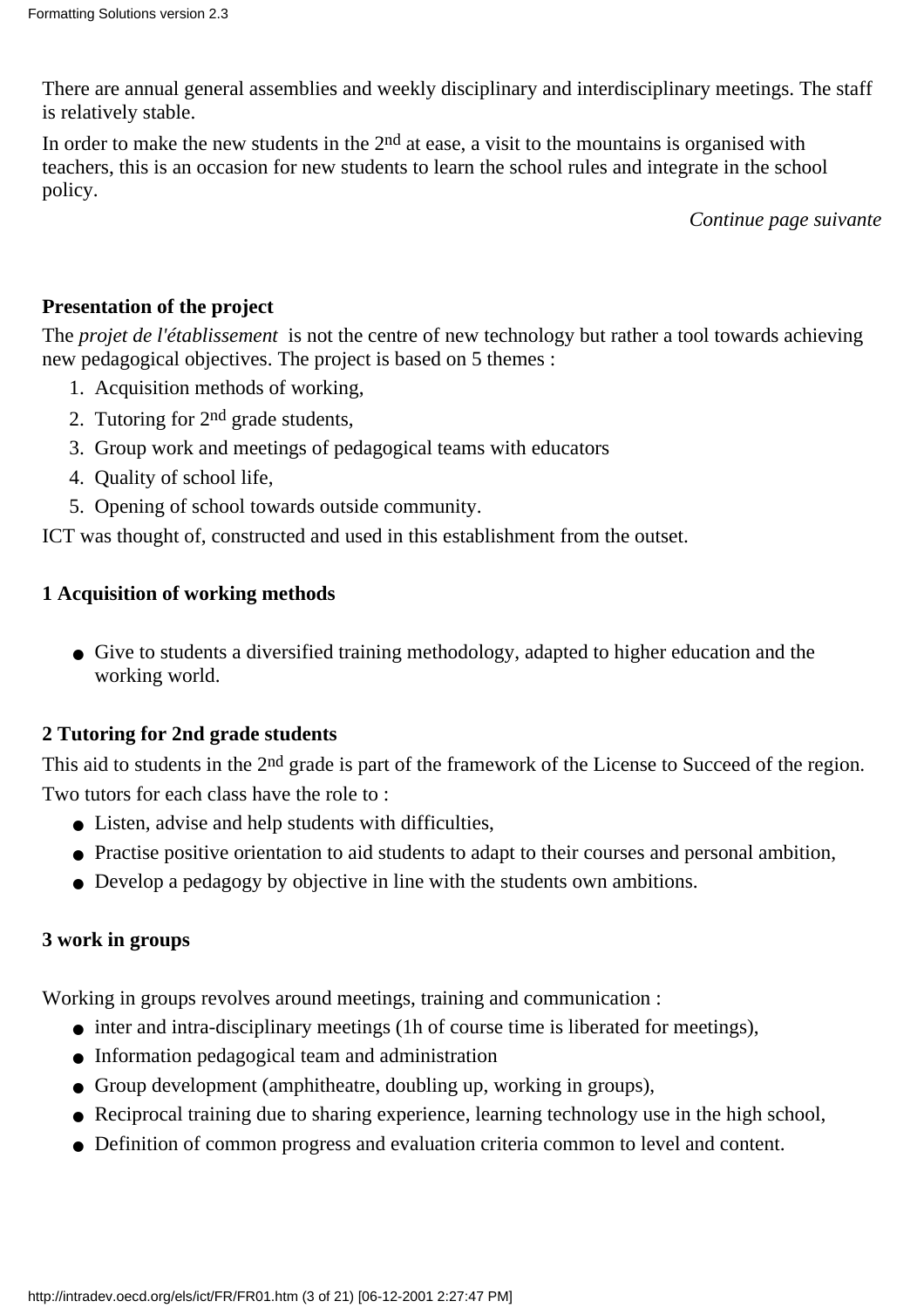The composition of educational teams comprises , educational personnel, orientation, ● documentation, teaching, school medical, social school workers, teacher/parents to help students define their goals, assure students are followed and prepare their class evaluations.

### **4 Quality of school life**

- $\bullet$  ensure convivial rooms for the students.
- avoid maximum of thieving, racketeering, violence...

All staff share responsibility of adherence to the rules of the school.

### **5 Opening of school towards outside community**

- Inform parents of school work to obtain their collaboration,
- Collaboration between colleges of the region and high school(information, visits...)
- Information on branches and hiring (with links to teaching establishments of HE conferences  $etc.$ ).
- Knowledge of professional world (training in companies, reception of professions, conferences, etc.) and propositions of contracts with companies and the school,
- Partnership with local organisations such as sporting clubs and cultural establishments,
- Preparation of students for exchange programmes, university study and European employment,
- Preparation of students in technical written communication, oral and technologies in professional world,

### **Project aim**

- Make teachers more dynamic,
- Federalise efforts.
- Develop collaborative work.

*Continue page suivante*

### **Budget t**

Total school budget: 7.642 Millions French Francs Sources of revenue :

- Regional subvention
- family donations for restoration
- diverse subventions

Other important resources available (e.g.. voluntary monitors, research of funds by parents and teachers) :

- Learning tax (paid by various companies): around 0.3 million French francs
- participation of parents in the *Foyer Source Educatif* (around 0.1 million French francs)
- 2 youth employees
- 3 solidarity employment contracts (CES)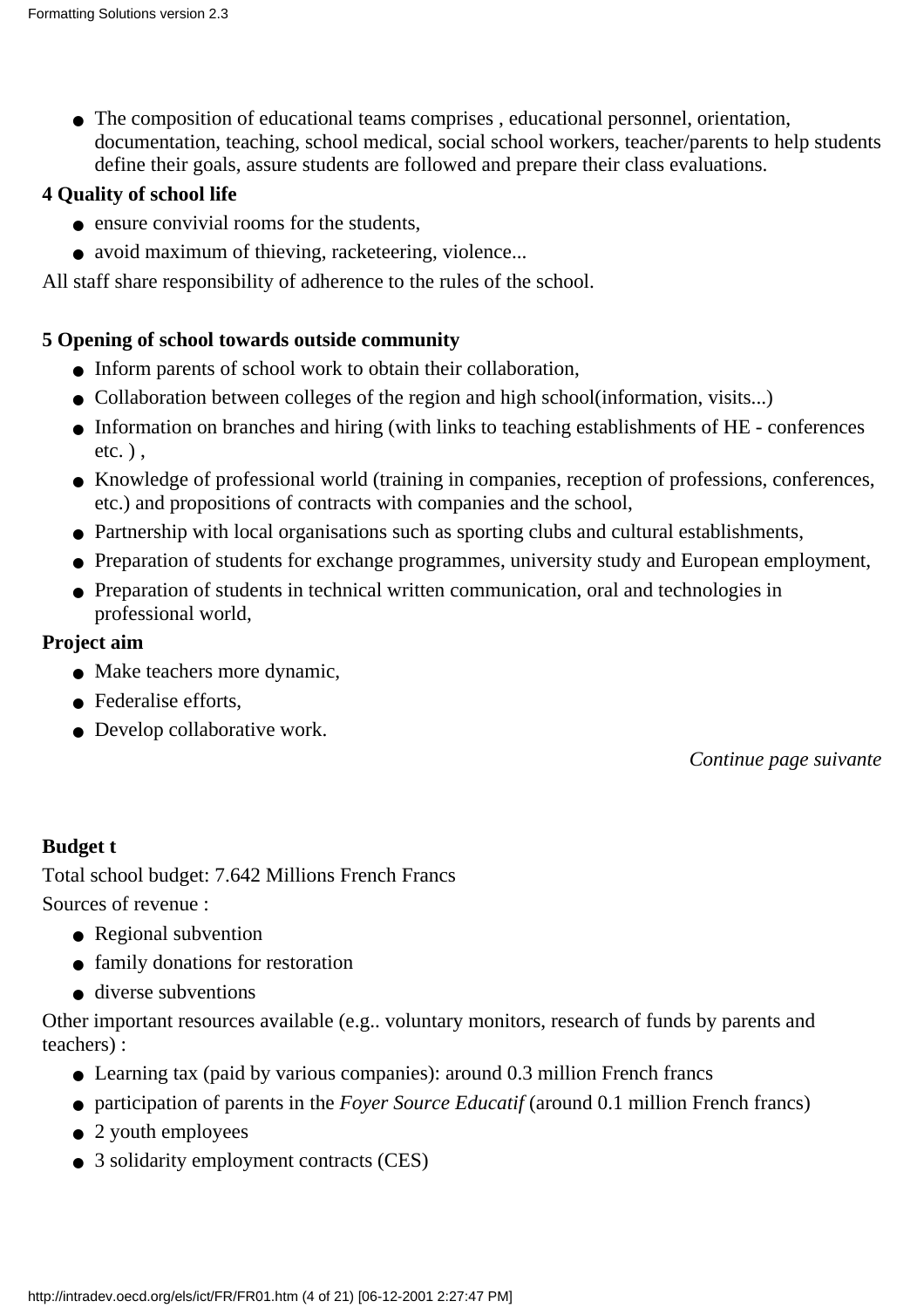### **Computing equipment**

The computing area at the school is large in comparison to other medium sized high schools :

250 computers, 5 servers, 3 scanners, videos, mounting, video projectors in the amphitheatres, a router, video communication/conference facility and EXAO equipment with 30 interfaces.

### **Installation of the computing area**

- Around 30 rooms equipped with computers
- 7 computers in 5 practice labs
- One multimedia language lab (20 terminals)
- 2 work rooms with 15 computers in each
- $\bullet$  10 computers in library
- Around 80 computers in 5 tertiary rooms
- 4 computers in the applied arts room
- All classes have television.
- 5 rooms with video projection,
- Each computer is hooked up to Internet thanks to the server. In addition, there is rapid access to Internet in all classrooms (at least one Pentium over 486 capacity)

*Continue page suivante*

Three separate networks house (general teaching, tertiary administration), which reveals the ● different historical and cultural profile between the teaching teams, the students in tertiary have office courses integrated into their courses and have to pass computing tests for their baccalaureate.

The C.E.M.I. *(Commission dEquipement en Moyens Informatiques*) Equipment Computing Commission holds meeting and gives advice on choice of equipment.

### **Intranet**

The intranet is in existence for 2 years used for:

- Pedagogical instruction.
- Des productions less formal and creative pages (games pages, drawing , music...),
- Searching pages,
- Classifying links with comments.

See annexes/computer screen examples.

#### **Internet access**

Internet is accessible on many of the school terminals:

- Staff room terminals
- The 5 library terminals (used uniquely for document research),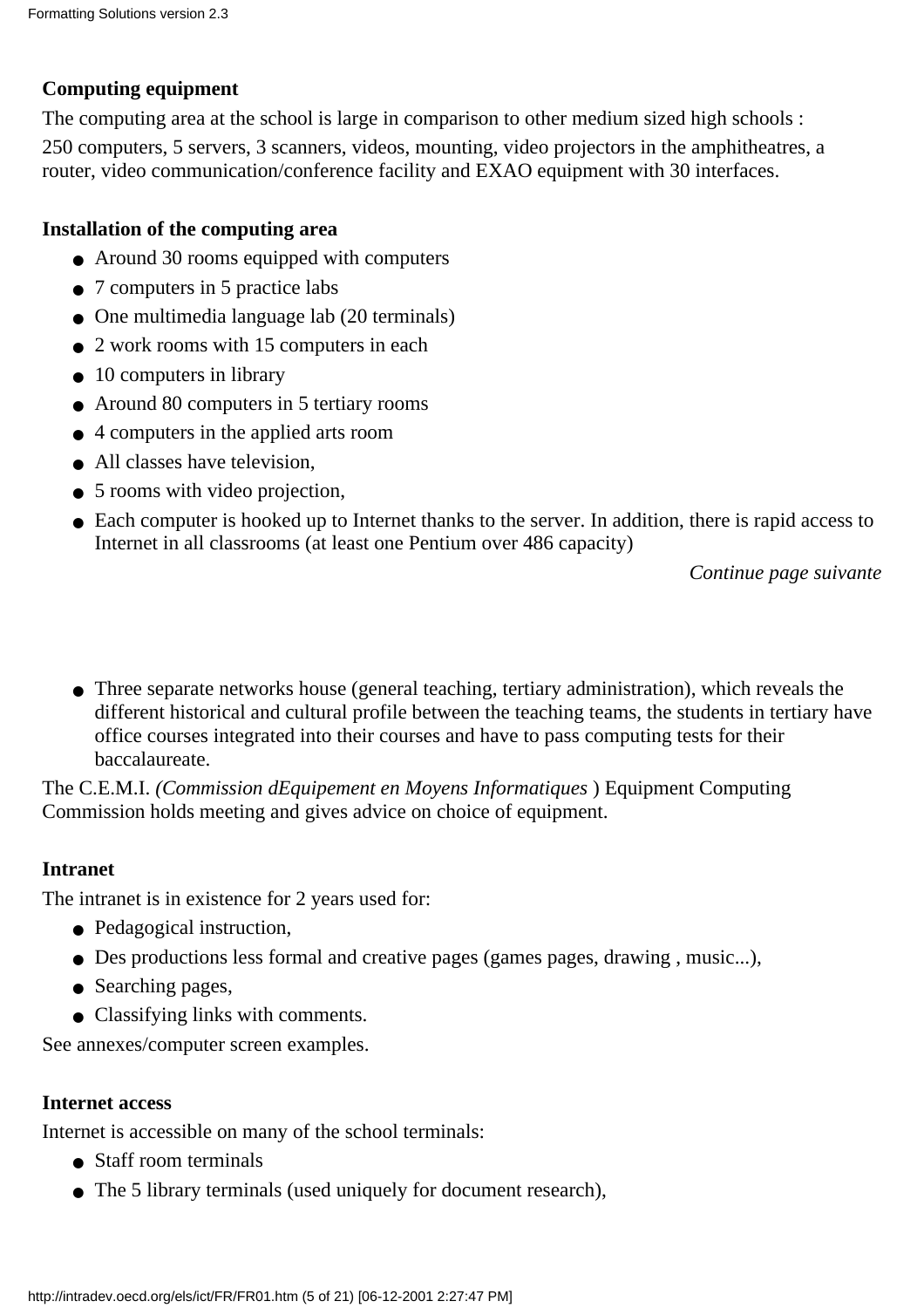- The terminals in the self service lab (during open hours and by the computing club),
- Terminals in the tertiary teaching room

The school portal orientates towards certain selected sites by the students with a category Work and also things like music and games.

### **E-mail**

70 % of teachers possess an e-mail address, and practically all administrative staff. All teachers can get an e-mail address from the academy.

Students can have a school e-mail with the authorisation from their parents if under 18 years of age. 15 % of students have their email at school but personal addresses is not known.

### **School website**

#### <http://www.ac-grenoble.fr/webcurie>

The site is maintained with school personnel resources, the aid of an educator and 24 members of computing clubs.

### **Diffusion and computing skills**

### **Technical and pedagogical innovation**

The innovation process at the Marie Curie school is both technical and pedagogical, so that it is difficult to distinguish between the two domains. For certain players, the innovation was firstly technical (general utilisation of IT) and then pedagogical. For others the process of innovation was firstly pedgagogic, to the point that computers are unneccessary for carrying out such a project.

 $\overline{a}$  , and the contribution of the contribution of the contribution of the contribution of the contribution of  $\overline{a}$ 

### **New competencies**

The history of the school and the innovative project process, together with the number of computers made available to carry it out brought about a favourable climate to incite development of computing practise.

**For the administration** and teachers, the availability and use of computers is widespread and necessary for the logging for example of absences and the trimestrial scholarly bulletins which are diffused via the intranet of the school.

A two-day training course is organised just before the start of the school year and favorises use of IT, notably for new teachers to the school.

**For teachers**, the intensity of computing practise varies according to the place on the hypothetical ladder i.e. those qualified in computing to those who resist against computers. Only a minority (around 20%) dont use IT in their teaching for several reasons :

- afraid of computing,
- unfamiliarity with pedagogical potential of tools,
- difficulty to use material (such as lacking keyboard skills mouse or Windows system),
- afraid of student superiority in computing domain,
- Refusal to undertake in group projects (due to more than one student to a machine),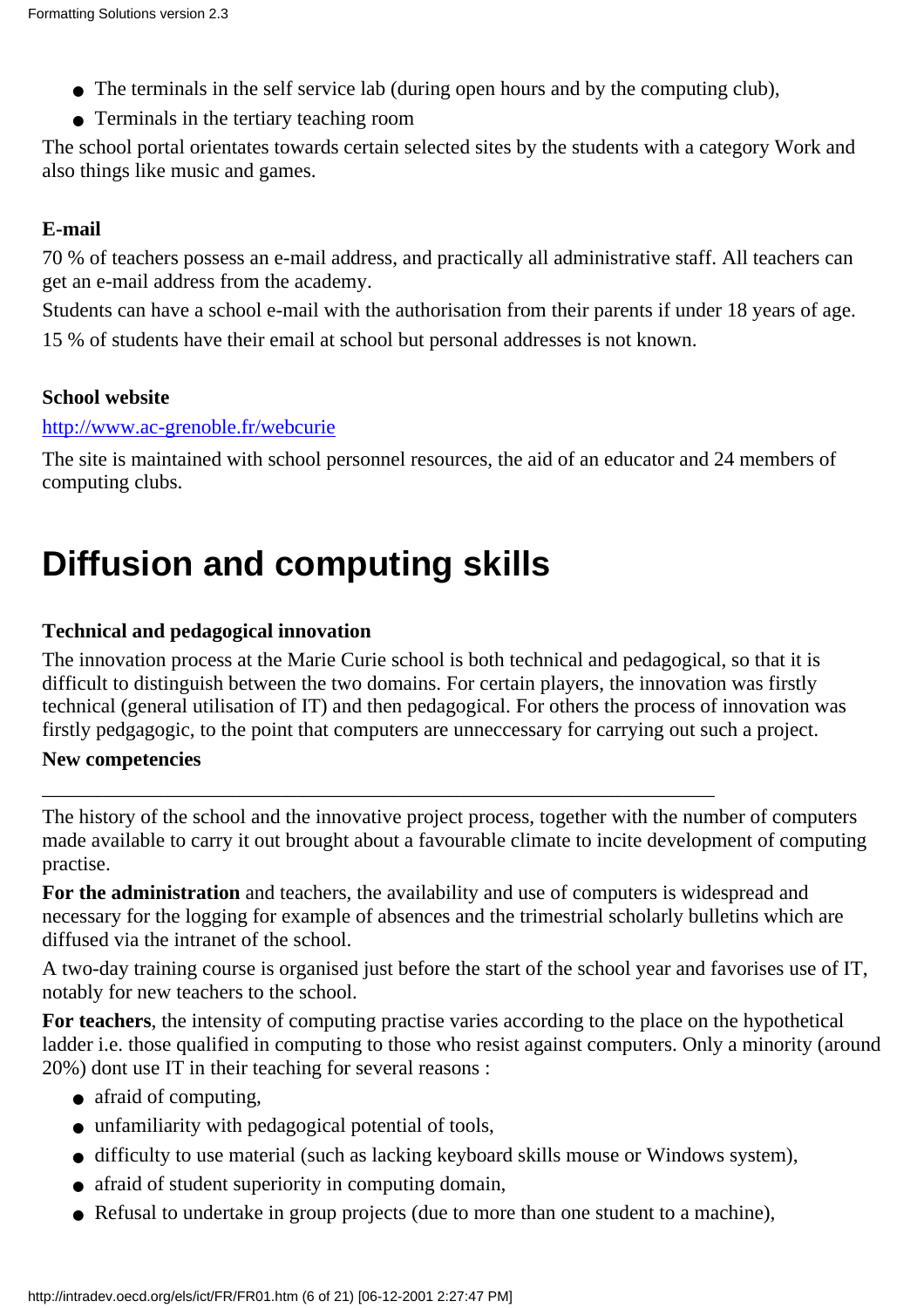• new trend effect which could destabilise the teaching body who are accustomed to the omniscience of their knowledge.

*Continue page suivante*

### *)*

**For students,** the use of ICT is widespread, and just about obligatory if they partake in courses using these pedagogical resources. If the student use appears homogeneous, there are differences in intensity of use, which are due to motivation, personal equipment available, personal investment (such as belonging to a computing club) or training. Only the STT sections (see also applied arts) are obliged to work on computer and have knowledge of certain applications specified in the official programme.

Globally students judge the quality of equipment and regret no general training on ICT tools. The variety of programmes and pedagogical practises used by the teachers is large. The web access and school intranet is accessible from practically all the machines. The students use the terminal within and outside their courses, the nature of IT use is thus varied. We can observe three types of utilisation:

- Pedagogical work (exercises on the computer or consulting various resources following teacher s guidance),
- Personal resources (for example students have a private territoryon the servers,

 $\overline{a}$  , and the contribution of the contribution of the contribution of the contribution of the contribution of  $\overline{a}$ 

● Hobbies.

#### **Common usage tendencies**

The pedagogical computer uses are partly due to the common tendencies of the establishment :

- Absence of systematic use of e-mail for communication purposes (even if all have possibility to open an account on the academic server). Only 15% of students have an electronic address on the school server.
- Practice of pedagogical resources on intranet of the school, and more recently on the web. This is the editorial work of investment by some teachers and more generally a process of which has been brought about by the students, for which this practise is integrated in a pedagogical process (e.g. the summaries made of T.P. and S.V.T. and the diffusion of the economics course) .

*Continue page suivante*

#### **Factors of different uses**

The repartition of the field networks into three categories : administration, general teaching and S.T.T. (without taking into account applied arts). The physical repartition of the school resources reflect a territorialisation of network infrastructures and, eventually different pedagogical applications.

The type of application used in each discipline : in certain disciplines (SVT, maths for example) they appear in the national programme (notably in SVT, physics or the intranet of the school is rich in applications made by certain teachers, not-to-mention the utilisation of specific interfaces such as CASSY-BIO). In these disciplines IT is a strong means of stimulation which permits modification of classes. In the applied arts, the installation of Adobe on the MacIntosh computers appears the reference point in an area of creativity. For the teaching of spoken languages, multmedia rooms replaces the traditional audio labs. In other disciplines, the pedagogical editions/sites on the web dominate (economy, history/geography, philosophy where a site made up by a teacher has gained a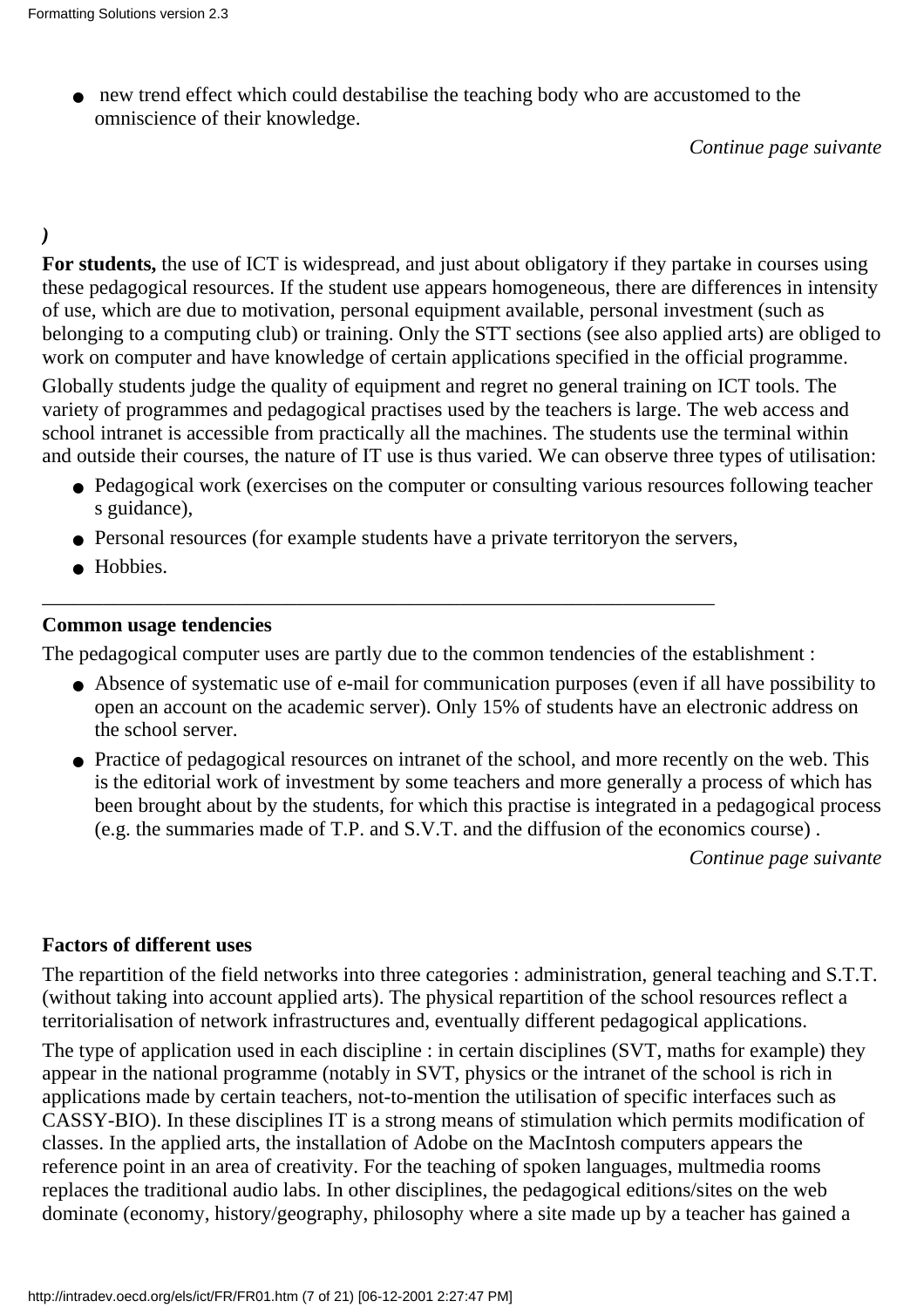certain notoriety). In literary subject the use of computers is less general.

### **Training**

**Teachers :** The internal policy of the school has not allowed for training in ICT and its pedagogical uses, except in S.T.T. Teacher benefit from a short training just before the school year begins **but their essential knowledge is gained outside.** Some teachers seem to have ICT competence but do not see how to exploit it for pedagogical benefit.

**Students :** The problem is identical, notably since the rectorat ended the initiation course in computing. The training of students in ICT skills is informal and essential acquired over time in their courses. Nevertheless, there is form of cooperation and aid between students in the self help room for example outside of courses.

For teachers as for students, the **acquisition of competencies in ICT depends on usage of home computers and personal investment.**

*Continue page suivante*

*)*

**Demand for training**: For the majority, training appears to be a necessity as technology evolves so rapidly. Regular training on a permanent basis in pedagogical usage of computing would permit easier management when confronted with incompatibility problems, different versions of applications and to avoid too rigid routines and exploitation of tools which occurs when teachers are untrained. Liberation of teaching hours is necessary to invest in initiation, maintenance and creation of pedagogical applications. With regards to the size of the computing area, students and parents underline that there is not enough personnel to manage it.

### **IT tools : ends or means ?**

The place of ICT is considered ambivalent by the users. Apart from S.T.T. where it is written into the programme, it is considered by the teacher as a means towards pedagogical renovation, whereas to parent and students it is an end. For the latter, ICT is an indispensable, modern tool and to study in a numerical school serves as window to the world.

### **Renewal of formats and pedagogical practice**

### **Quality of school life**

The quality of dialogue is an argument which most of the school argues enhances the atmosphere in which they work, and the absence of damaged material reinforces this impression. To this end the following arguments are put forward :

- Teachers put forward a ruling discipline for the establishment and the relation to the pedagogical quality,
- The parents of students underline the school s reputation and its success rate in the Baccalaureate (80%),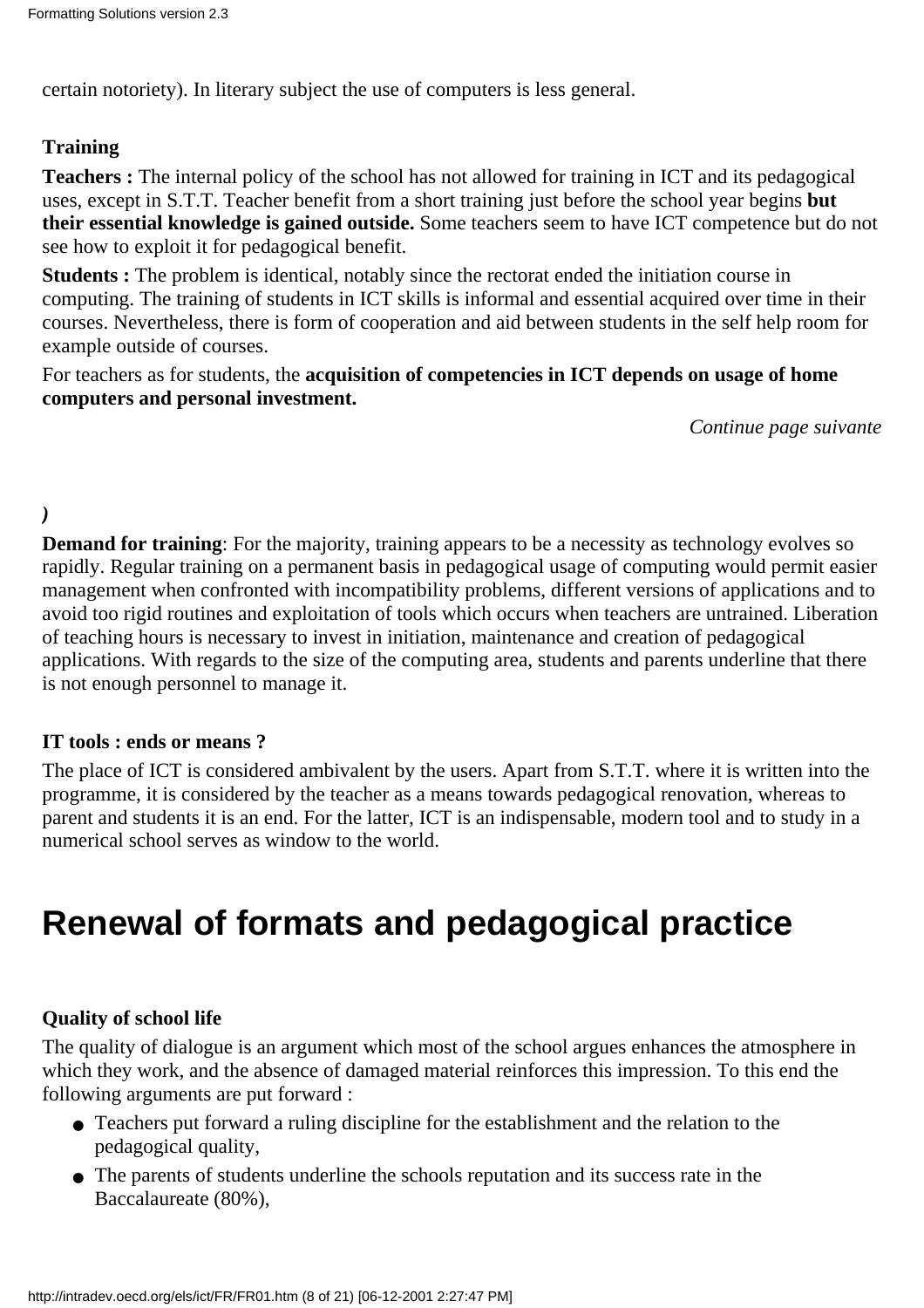- The administration mentions good contacts with students and relations with teachers,
- The students appreciate the quality of equipment and the motivation and competence of their teachers and the majority agree that they are in the school that is human, and regret that the recent radio project has ended.
- We can speak of a veritable school culture, based on a voluntary politics and a group of pioneer teachers who started the project 10 years ago and exert a sort of leadership role today. The teachers are incited to participate in the process of innovation, due to the strong presence of computing equipment in the rooms, a team of teachers and motivated persons to which the *project détablissement* fostered an innovative conduct of usage

#### **The role of pioneers in the method of diffusion**

The diffusion was a cascade process begun by the head of the school (who guaranteed the realisation of the *project détablissement*) in turn helped by a team of pioneer teachers (one of which is the network administrator) and then those who maintained the technical aspects of the system (one of which was a youth employee) to the rest of the teaching body. Apart from resistance by some reticent teachers to all aspects of computing (and also all other pedagogical change), it can be noted that the team from the start was largely renewed and that the pioneers and their specific profiles were therefore just a core group in the mass.

The process of innovation seems to rest for a large part on the rule of the key players who accumulate diverse functions in the school : teacher, C.E.M.I. member, ICT trainers, volunteer, network administrator ... recruited from the outset by their professional qualifications. These teachers prove themselves by their engagement in work for which they are paid. Their competency in their respective disciplines and pedagogical use of ICT, and are militant in their claims of the benefits of ICT in pedagogical renovation. Their competencies are such that their historic role was so determined it is unimaginable how the process of innovation at Marie Curie could continue in their absence.

*Continue page suivante*

### **Institutional format**

The pedagogical exploitation of ICT and the process of renovation that accompanied it, questions the traditional framework of school teaching. This is the case, notably in the **validation of competencies in computer skills** for which there is no place in the official education programme ( besides S.T.T.). As the teachers remind us, ICT is still today largely considered a peripheral pedagogical resource, even if at Marie Curie, it forms the heart of the *projet détablissement.* Teacher at the school stigmatise the rigidity of the national programme and evaluation and reproach the fact of inadaptibility to the contemporary world.

The **format of traditional classes** is too strict rhythm of group learning, the manpower, the schools regime of hours rhythm of collective learning, the workforce, hours/timetable and personal mode of evaluation. Even if the use of ICT obliges to take into account the personal rhythm of working, the development of autonomy (for example to undertake document research or edit resources as part of the pedagogical project led in the classroom by the teacher) and, eventually, to take more account the evaluation of students group work (cannot take place as students have to work in twos at terminals). An innovative pedagogical project based on the utilisation of ICT challenges the concept of time and common space of the traditional classroom.

#### **The redefinition of the teaching role**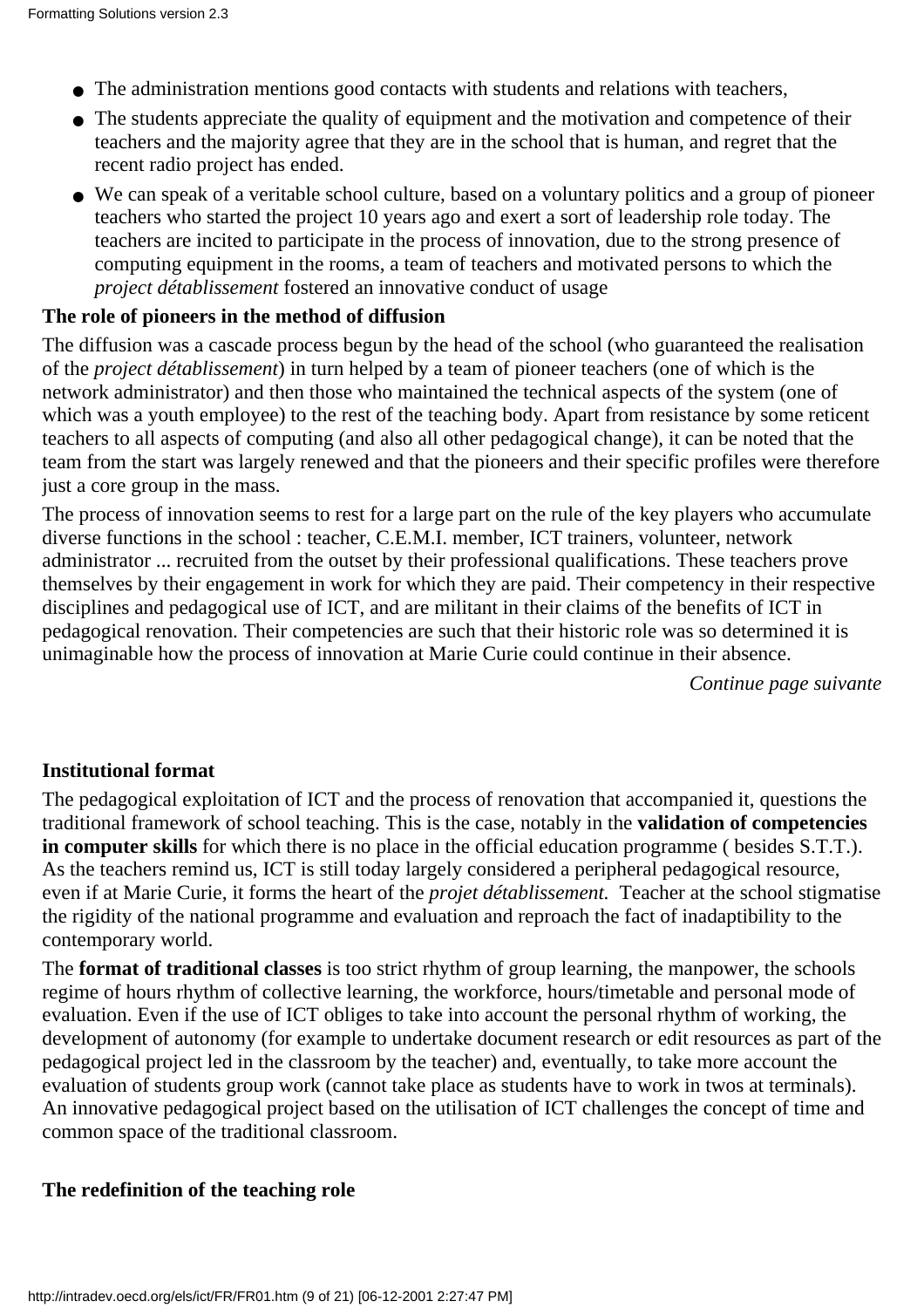A number of persons which to see the **redefinition of the teaching role** in the framework of the school project. To be a teacher, is not simply to give a course for 8 hours per week it is also to learn new tools, devise programmes, participate in the development of resources and solve technical problems : considered to discouraging chores for some who can only take into account a management system and evaluation based on course hours. For some teachers the liberation of teaching hours does not correspond to their personal investment in reality.

#### **Pedagogical methods and scenarios**

**Tutoring / follow-up.** A pedagogical scenario of tutoring is inscribed into *the projet détablissement*, but the putting into place of this is difficult as it requires an investment on the part of teachers.

**The distinction made by some between technical competence and pedagogical competence.** In SVT and in mathematics, there are pedagogical applications in place, but in other disciplines, the teachers do not see how to use or devise specific applications. For them knowing how to use a computer is not synonymous with knowing how to use the computer for pedagogical ends. (a remark made by those who are computer competent).

*Continue page suivante*

#### **Pedagogical methods and scenarios** *(suite)*

**The strategy of editing of pedagogical documents (course mémoires , student summaries).** In SVT, in certain courses like History /Geography and Social Sciences and Economics, the utilisation of ICT is in the form of course mémoires, which are resources (resumes) made available on the school Intranet. These are done by the groups of students assigned to this role. After teacher correction, they are copied onto the Intranet server. This practice does not appear to exist for other courses.

#### **Towards new more productive cooperation ?**

**Common means of cooperation between teachers**. This should be one of the consequences of utilisation of ICT, at least if one follows the official speech of the Provider (and the *projet d établissement*). Nevertheless, the process of common pedagogic means begins effectively with a coherent pedagogical effort only in SVT (and a little in History/Geography). In this case only, the introduction of ICT translates by the production of common course support and exercises which the teachers share. The process appears to largely favour the existence of dedicated applications of the common interface such as CASSY-BIO. In other disciplines, this does not appear the case, one can note the localised experiences (philosophy, social sciences and economics). Languages also have multimedia labs.

**The network and better productivity (common SVT exercises**). For this the purely pedagogical aspect of the process (notably in SVT), the provider and the pioneer teacher group advance on the main theme of better productivity, notably due to the usage of the Intranet which permits common use of resources. In reality, these are the work of one or two teachers (volunteers) which are used by the rest of the pedagogical team (and this, only in SVT).

### **Student implication in the ICT project**

The majority of those interviewed consider that the students feel implicated in the project. Three elements are judged as symptomatic of this implication :

● good Baccalaureate results (80%),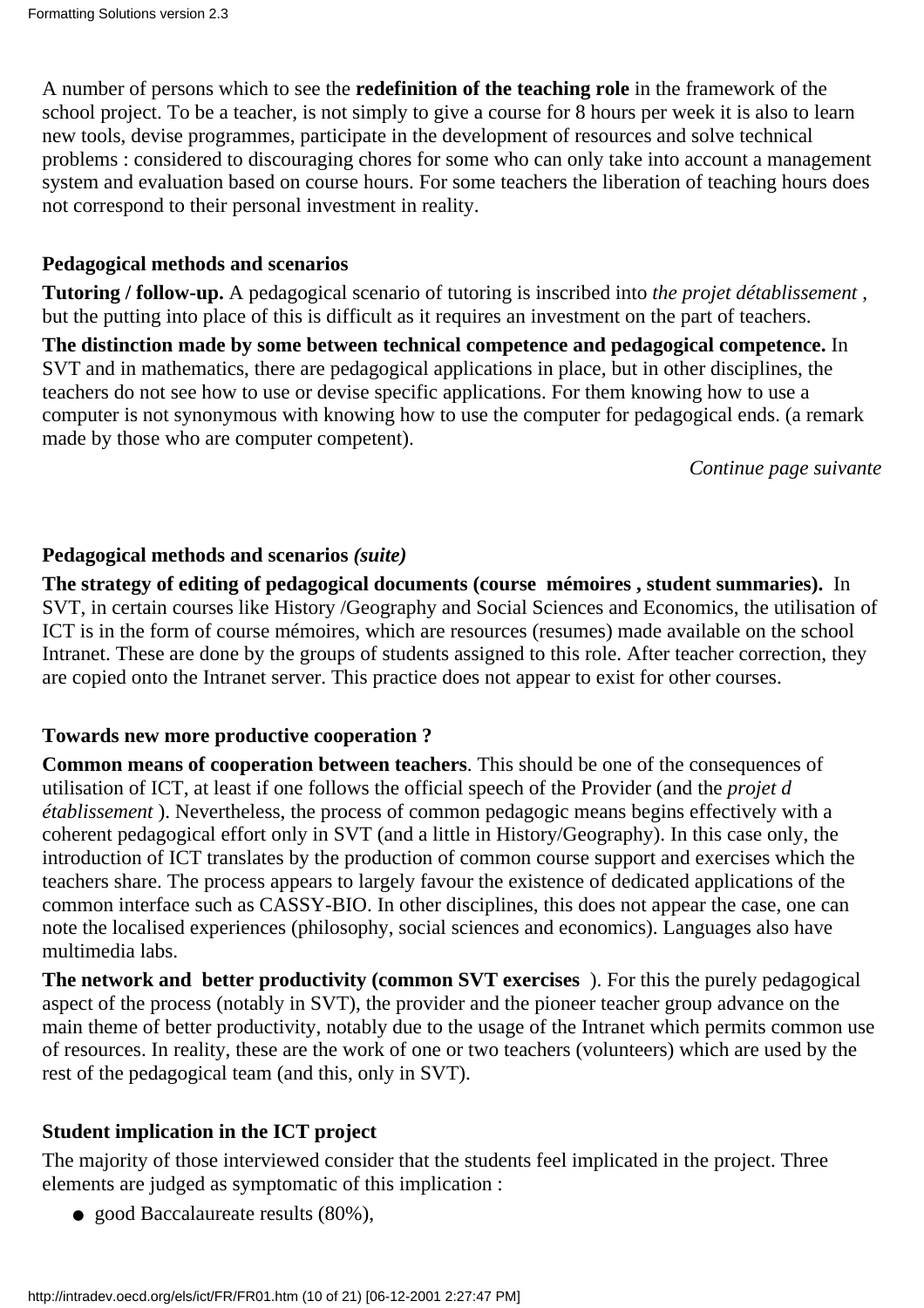- good relations between students and administration or between students and teachers
- the motivation of students in the tasks that are confined to them (notably individual work, essentially exercises to do at home and document research to prepare the expositions)

Certain actors insist on the fact that these positive elements correlate in function with the level.

*Continue page suivante*

In the terminale grade (last year of the baccalaureate), the main work of the students is they type of specifically towards completing their baccalaureates and which leaves little room for ICT use and the participation in these cooperative and innovative projects. It is in the second grade, on the contrary that the use of ICT is the most visible in view of benefits as stated in the programme. This leads to the belief that programmes constraints and examination results should be lessened so as to make time for investment in new pedagogical ICT-aided .

Lastly, some mention the fact that for a minority of students (few in number) did not serve to resolve certain disciplinary problems.

### **Students and web usage : what benefit ?**

The principle of developing **student autonomy** (learning to learn) is a difficult parameter to make observations. The process of individualisation is very limited in certain disciplines such as SVT, and suffers from the weight of the national imposed programmes. On the other hand, the element which affects all the players is the opening of the establishment to outside networks, notably the web which focalises all attention. Many view a citizen-orientated education, an opening to the world equivalent to that of a universal library..

**Web usage** appears very general with students, less with teachers (for example little practise in bookmaking of interesting sites by discipline).

The school Intranet and the web coexist without articulation. Non-school web-searching is tolerated on the whole, including in certain courses (see observations in the SVT course) and this favourises the curiosity of students. Some mention nevertheless unguided use of the web a risk to students who are unable to exercise a critical judgement of information. This phenomena is evoked by two teachers and by the Provider. In SVT for example, this self-learning appears realistic.

### **The role of the student expert**

Outside of the SVT course it appears that there exist the **phenomenon of helping each other** (technical help ) and the eventual collaboration of knowledge of competencies when teachers assign a precise task to a group of students to make course summaries, prepare presentations). The utilisation pedagogic of ICT can lead to specialisation in the case of certain students in assistant technical tasks or even in the increase of pedagogical resources. (they are always the same which participate, notably those which are most implicated in the computing club). This leads to others becoming passive and one person interviewed referred to this a takeover of power.

*Continue page suivante*

### **Which types of students benefit from ICT ?**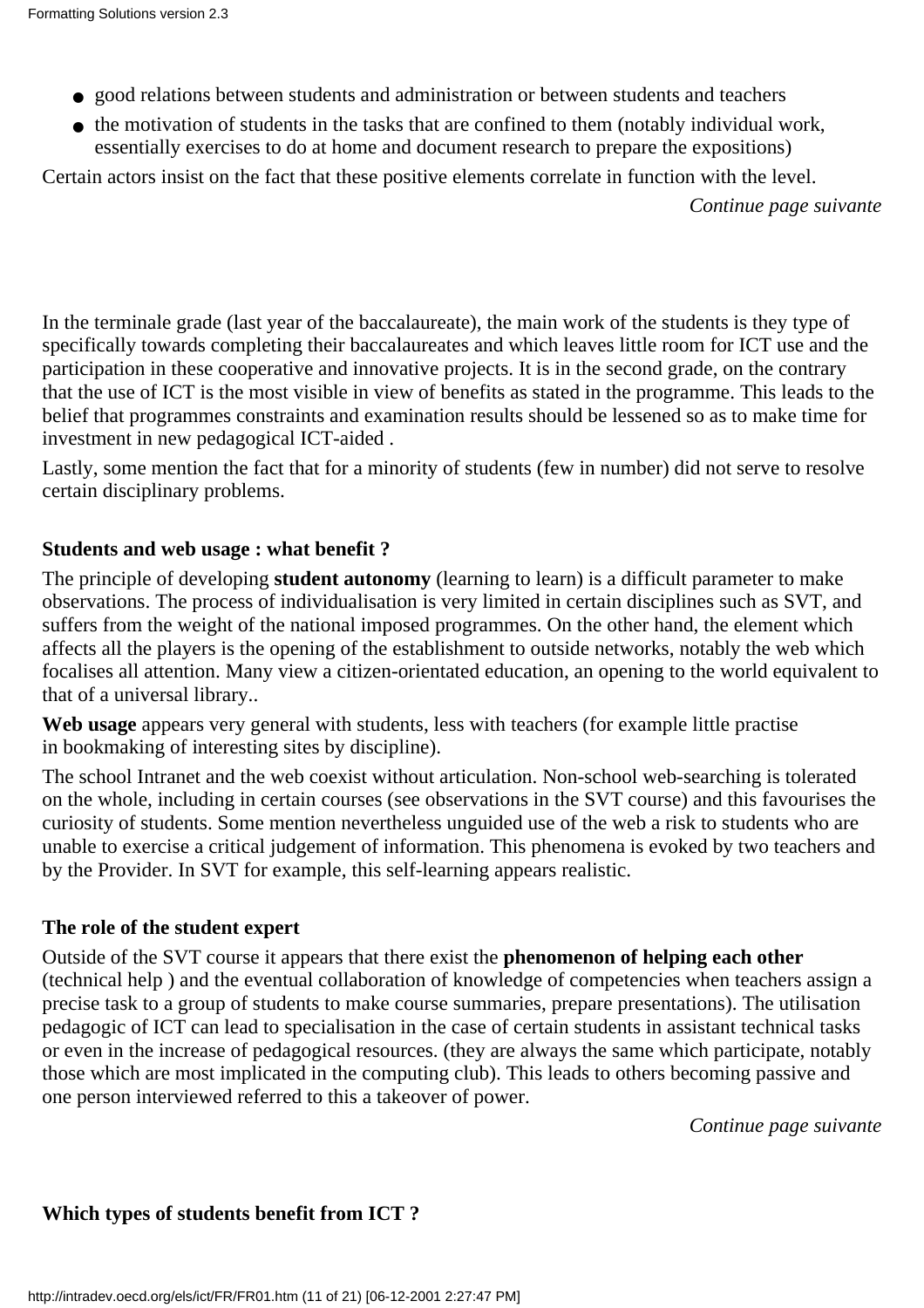According to the players, **the utilisation of ICT and pedagogical activities of which the** *projet d établissement* **benefits two types of students : the good students who are good even without ICT and the less good students (atypical) who habitually have more difficulty in personal motivation within the school.**

For the others, the project does not appear to bring more significant elements in particular, if there are not good relations between the administration and teachers. Some do not hesitate to invoke the parameter of personal equipment (the usage of ICT at school is even more positive when the student possesses a home computer, especially if also hooked up to the web).

Concerning students it can be said that (according to our research) that they are sensitive to the principle of the availability of equipment (rooms with self service computers, computer clubs and even classrooms open to demand). Another element they have the impression to actively imply in the life of the establishment and in the pedagogical activities.

### **Conditions of maintaining the ICT project**

### **Maintenance cost**

Money remains key to the maintenance of ICT in the school, even with important motivation support of the teachers and administration. Even the role of certain volunteer expert participants who are passionate in their contribution cannot guarantee the maintenance and updating ... and the teachers using ICT are bot all passionate and ready to give of themselves. They demand the means for the cost of the annexes upkeep.

### **The equipment**

The conditions of ICT maintenance is put first above the choice of basic material, and network cabling.

In effect, for a project such as this, it needs to be based on a solid reliable cabling, which does not have to be redone annual, which takes up much time and cost.

Basic, costly equipment which is not much used (such as video-conferencing) and equipment which is heavy on upkeep should be avoided.

### **Technical budget**

- The introduction of ICT cost 15 million French francs in total of which 500 million French francs were unblocked by the region to renew machines and200 million French francs were invested in funds.
- The maintenance amounts to 150 French francs per machine per year, if done inside the school.
- New software and renewal of specific material must be added to this.
- Obtaining the necessary budget has to be constantly negotiated with the regional councils.

### **Hidden budget**

.

Technical costs are easily calculated, but they are not the only costs. The manager of the network has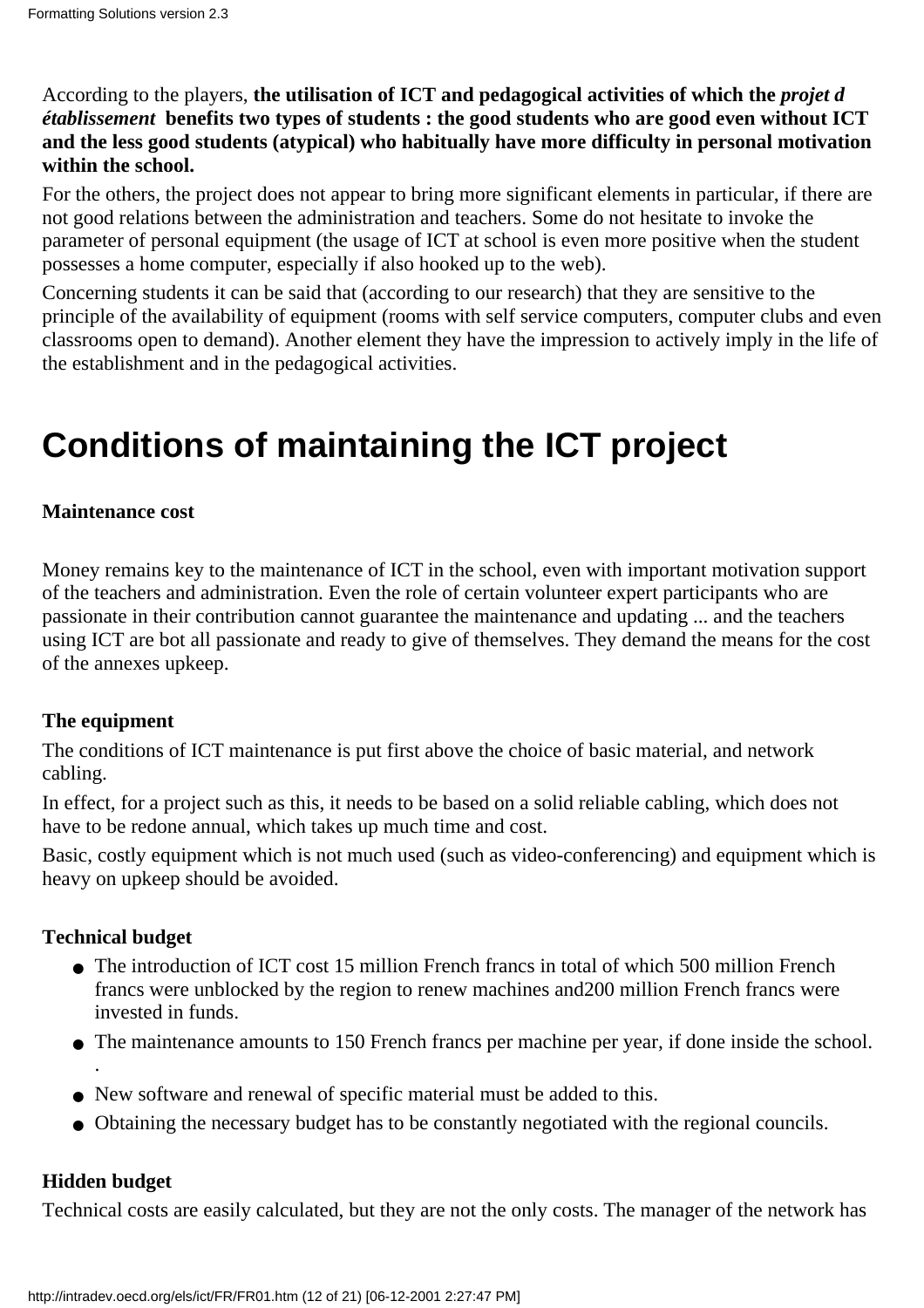only 2 hours of time liberated to attend to the machines and rest is done in his personal time.

The expert professor in charge of ICT, also a dedicated personal, works often during the weekends on school programmes.

In general, the teachers who participate in the project, give up a number of important hours and their personal time, which endangers their family life. This is why they demand a hidden budget and more manpower for ICT.

*Continue page suivante*

### **Time**

This hidden time is not only an important element in the preparation of the of a quality teaching with ICT, teachers wish for :

- more hours liberated to organise cooperative collaborative work, the prepare ICT dossiers, make up course notes (this liberation of time therefore costs money) ,
- more half-groups or reliable manpower (this requires another group with a second teacher blocking, further the teacher s time)

### **Competencies**

In order to maintain the project, it is necessary that computing competence is shared in the school. 12 teachers have been nominated from the start to posts with requiring computing needs and one teacher is liberated on a half-time basis to take care of the equipment in the computing area.

It is indispensable to ensure internal competence, but the 12 posts for general utilisation are centred amongst new arrivals, and their competencies are not sufficient for all aspects. These new teachers are not chosen in function of their computing skills. Teachers positions should be replaced according to their profile. A teacher in each discipline it should generate these innovations to the rest of his/her colleagues.

Furthermore, the competencies should be increased by teacher training (ICT evolves rapidly) and by basic training for those who wish to imply themselves further.

### **Teacher training**

Teachers feel the need for computer training. Here they organise themselves into two levels at the start of the year, the beginners and the confirmed users, for teaming up into parts with expert teachers. However, two days hardly suffices, the students complain of lack of trained teachers even of the teacher in charge of the self-service learning centre.

In some cases, some students help teachers and these exchanges can be very positive. But the students needing information or training themselves need teachers competent in the field and are not accepting of late attention to their needs.

Besides pure ICT training the teachers feel the need of training adapted to utilisation of ICT, of pedagogical changes using ICT. This type of training is not provided.

*Continue page suivante*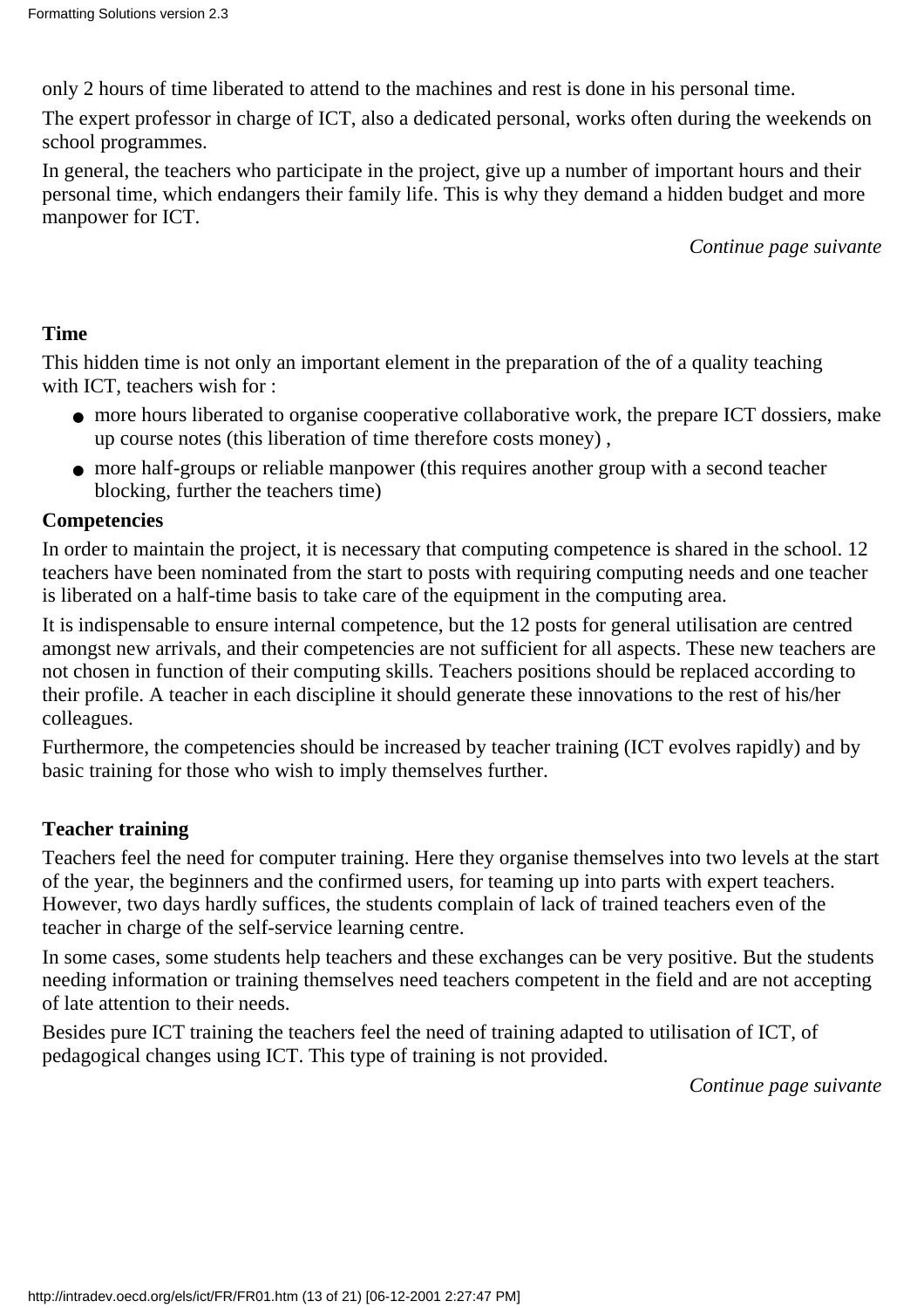### **Conditions of maintaining the ICT project**

### **Student training**

At the outset of the project, the students were trained for an hour a week, but the Rectorat put an end to the computing course. Only the students in the second grade have Internet training given by the CDI, those going into first or final grade dont have it as an obligation. The head of the CDI remarks that students are at ease with the mouse but less so with the keyboard, and some do not even know how to work Windows. Computer courses are always important due to the fact that not all students have home computers.

Of course, students who take the time (or who do not have the time to go to the self-service centre) can get training through the computer club. Nevertheless they have to use up their spare time, have the curiosity an perseverance. It appears that the hours of the self-service are problematic. *The hours of the self-service should be more flexible, if it is open when we are giving lessons, then it is of no use to us.*

To put back into place the student training, would be good for the continuation of the project, as it would facilitate more productive use of the software by the students and facilitate a realistic evaluation. *When some have finished typing 3 pages, others have not yet completed the first paragraph, this is problematic when trying to evaluate results* is the remark made by one teacher.

#### **Teacher motivation**

The motivation of teachers, one of the foundations of the project, necessitates taking into account their expectations. This is not however always sufficient, some teachers demand *respect of engagements towards them and compensation to the innovators.*

Motivation is hardest for those teachers approaching retirement, as they will soon leave and also for those that have not yet begun at all to become familiar with ICT. The use of new technology for teachers puts into question the role of the teacher and his/her knowledge.

In the light of this it is apparent that pedagogical training with ICT would be beneficial. It would permit responding to questions on the changes of roles and pedagogical format. It would reassure the anxieties of the teachers faced with this new situation and for some make the transition easier.

#### **Teachers with leadership roles**

The teachers who are leaders motivate the more hesitant teachers, they have lots of ideas and they speak out in meetings and in the corridors. They have the kind of energy that inspires multiple projects and are full of ideas. They never appear overwhelmed with their work and always in good humour.

*Continue page suivante*

*)*

Faced with the vitality of the other the more hesitant teachers gradually become contaminated. At first, for small things like entering notes and then encouraged by these successes to find that it is not that difficult they engage themselves in page layout for their courses which permits them to become familiar with the software, before making up pedagogical materials.

All this requires time to penetrate for those that are hesitant, advice and training for the experts. Of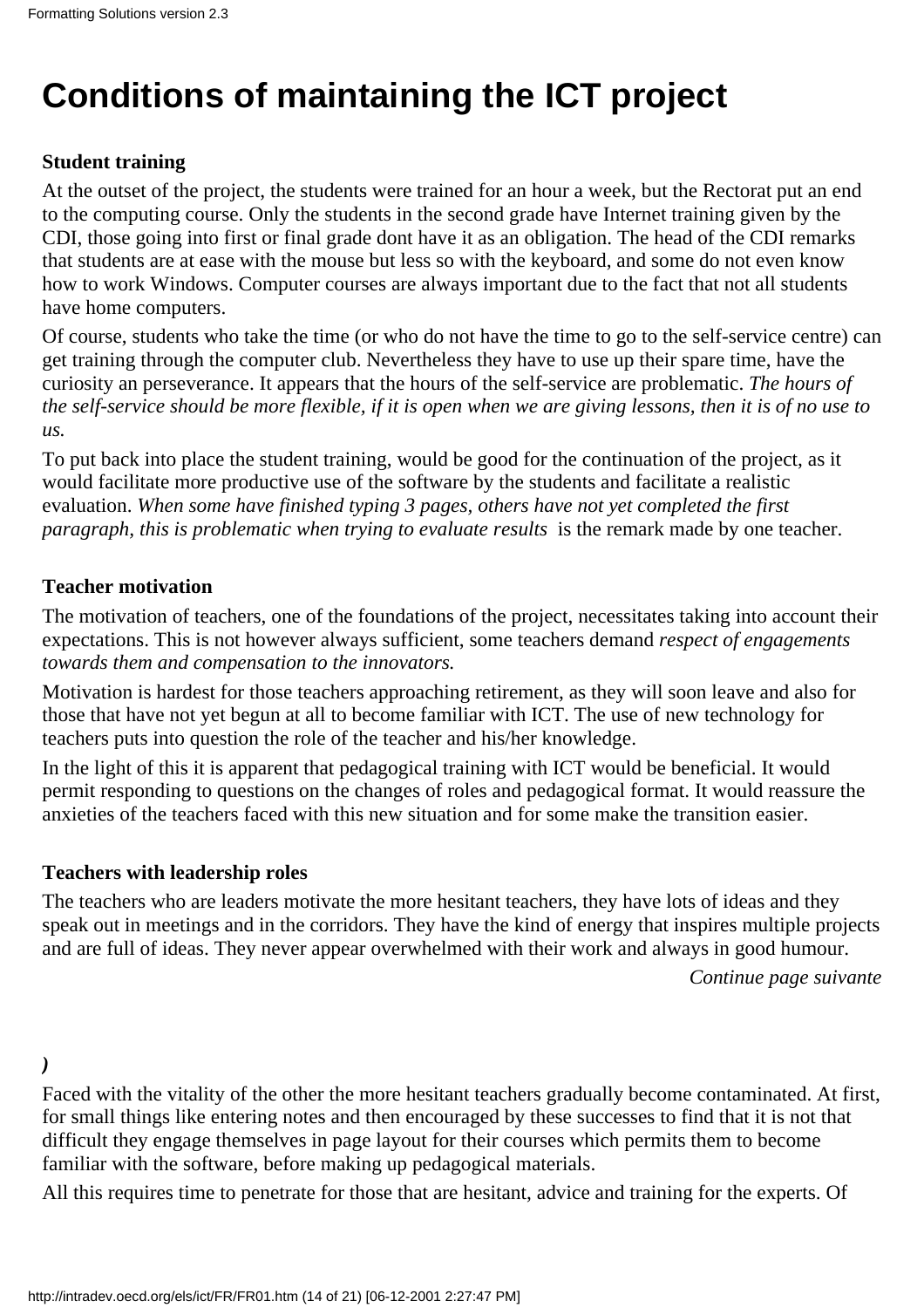course, there are those that the experts are unable to convert at all and appear to not have the time. When one questions teachers who use ICT, but still consider themselves as novices, the leaders and their response are clear : if leaders should leave the school, everything would come to a halt.

### **The hypotheses**

### **Hypothesis 1**

Technology is firstly a forceful institutional level to obtain investment budgets notably regional budgets which permit a quality framework of ICT in the school. For certain teachers, it is the occasion to make the innovative pedagogical work visible, which otherwise would not become as known. For the administration, it is a communication tool of manipulation, and not as yet used to its true potential. For the students, this is an obligation, which for some the programme of office computing is built into the programme, and in this case it works as a catalyst.

For others it is an activity which surpasses the habits between schoolwork and a hobby permitting an enhancement of knowedge which is often acquired outside the school, on personal computers : a hobby or passion is begun on the one hand by the technology. For others, it is a support which leads to discovery of a new world, for which it would have been harder to reach without it, and in this you could definitely say that the technology acts as a catalyst.

### **Hypothesis 2**

The model of diffusion is of interest yet poses serious theoretical problems, which came to the forefront by the analysis for this case (see, notably Pinch, Bijker, Law, Callon, Latour, Social Studies of Science review) and which has been summarised in an article in 1989. That which diffuses transforms in the course of the diffusion, so that it is of little relevance to believe that we can measure equally/the same thing at given moments of the observation. Rogers himself proposes later a notion of reinvention to treat this and it would be interesting to observe the work of this reinvention and make the local comparison/translation necessary to make an appropriation.

On the other hand, one can view the framework of diffusion in identifying the leaders of opinion, the gatekeepers. Some teachers were clearly identified from the start as hybrids, not only specialists in certain discplines, but also devoted to ICT. These teachers remain not only the pioneers, but also the indispensable adopters of the particular technical particularities of the school.

One also has to recognise that with Rogers there are partial adoptions concerning technology change : some use is made of emails but little of the the web or that of CD-ROM. One cannot therefore refer to ICT in general, if there is not an outside point of reference. When technologies began their diffusion, they differed in way of use, games, e-mail, the Web and pedagogical applications have only one point in common and that is that they are performed on computers (except not always for games) but nothing stops one to pass to other. Students who are familiar with games that they do at home are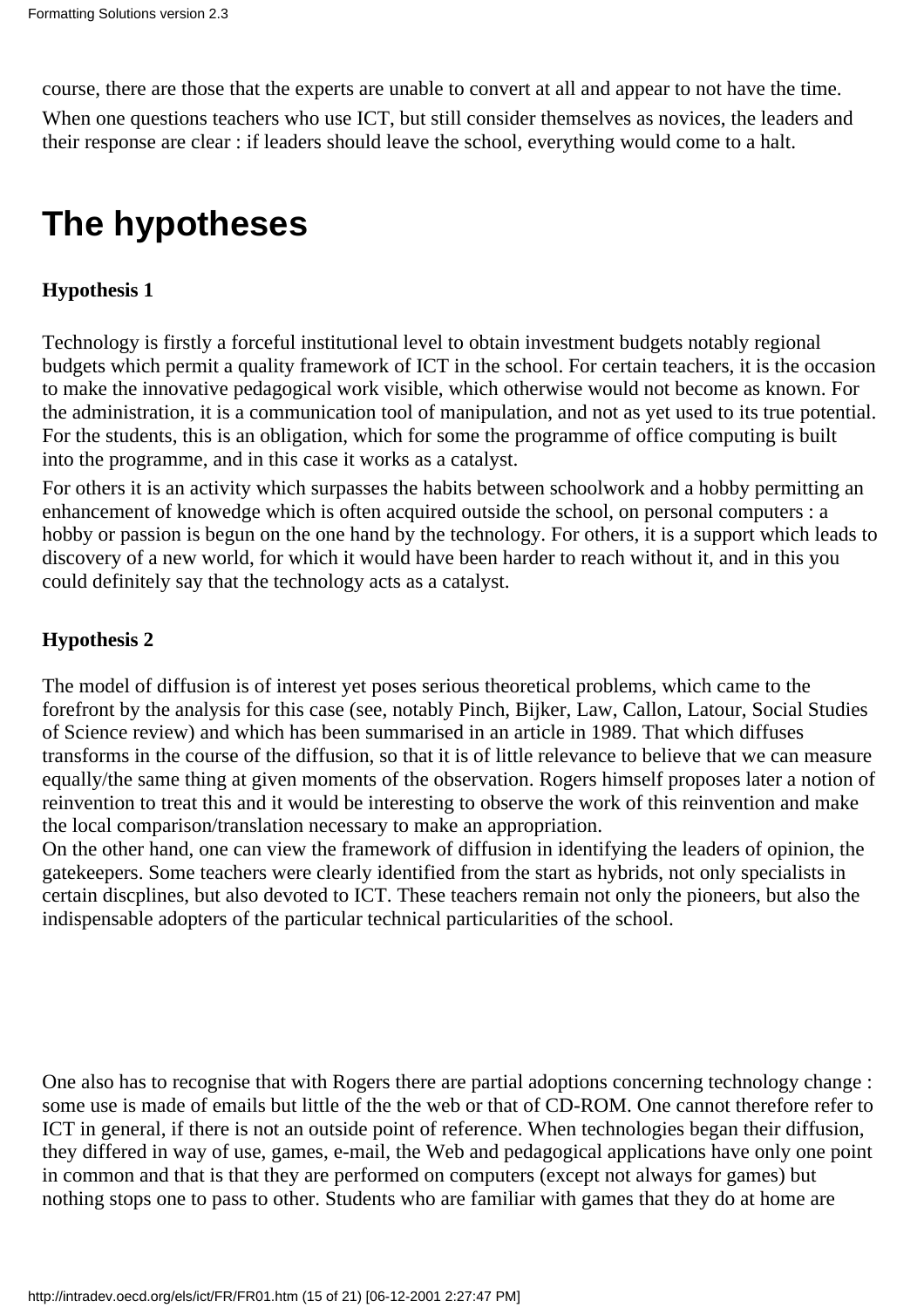familiar with the technology in their manner, as that of the school it remains unattractive to others. However, one can deduce that with students who are leaders there are those that give advice to others, who lead workshops and these students inevitably also have home computers.

### **Hypothesis 3**

The observation undertaken at this schools of diffusion reveals that the putting into place of networks and equipment does not have results in itself alone. The competence of the starter team who installed the network and its applications was certainly decisive and their motivation, their aptitude to escape from the framework and consecrate their personal time and effort is remarkable. The training teachers remains an essential lever and the weakness of the French National Education to undertake this in the high schools is a handicap. But in order for this training to begin on innovative practice, time must be taken and personal exploitation. This supposes a double passion for both pedagogy and that of technology, it is undoubtedly a minority that can partake in this form of teaching in the teaching sector as in all sectors.

Nevertheless, the infrastructure will not be neglible : in the schools, the putting into place of the original network and the quality of a number of the machines made the innovative pedagogical proposition in technology more visible : this would not be the same if one just gave out a few computers to some isolated teachers in CDI. On the other hand, even a general infrastructure at the same level would not guarantee ICT use to develop throughout the whole school, and less and even less in an equivalent or standard fashion. It remains the dedication and competence of teachers that make the difference. It should be noted, however, that the obligation introduced for certain programmes for the inclusion of ICT also creates favourable conditions for its diffusion.

*Continued on next page*

### **The hypotheses**

### **Hypothesis 4**

All witnesses agree that, more than the indicators which are difficult to interpret, that the impression that ICT is not a factor for increasing social and school inequalities. The ease of ICT use depends largely on home use. The purchase of machines is based on social differences as certain families have not got the means to invest in a family computer, however there are certain exceptions. Some students we observed, of assistant or helper status obtained this via their colleagues, with no correlation to their social of school level. One can even make the hypothesis thanks to the familiarity acquired in video games, where some defavorised students can gain confidence and become recognised in the school.

In terms of the level of school however, the general remark made by teachers that use technology in their courses is summarised as follows :  *with ICT the better students progress further and the weaker students do not progress*. This allows relativity on the question of ICT s effect The remark has more weight when at the same time the teachers who take the effort to innovate pedagogically in order to make their courses more attractive and active has the effect of being difficult by the students.

### **Hypothesis 5**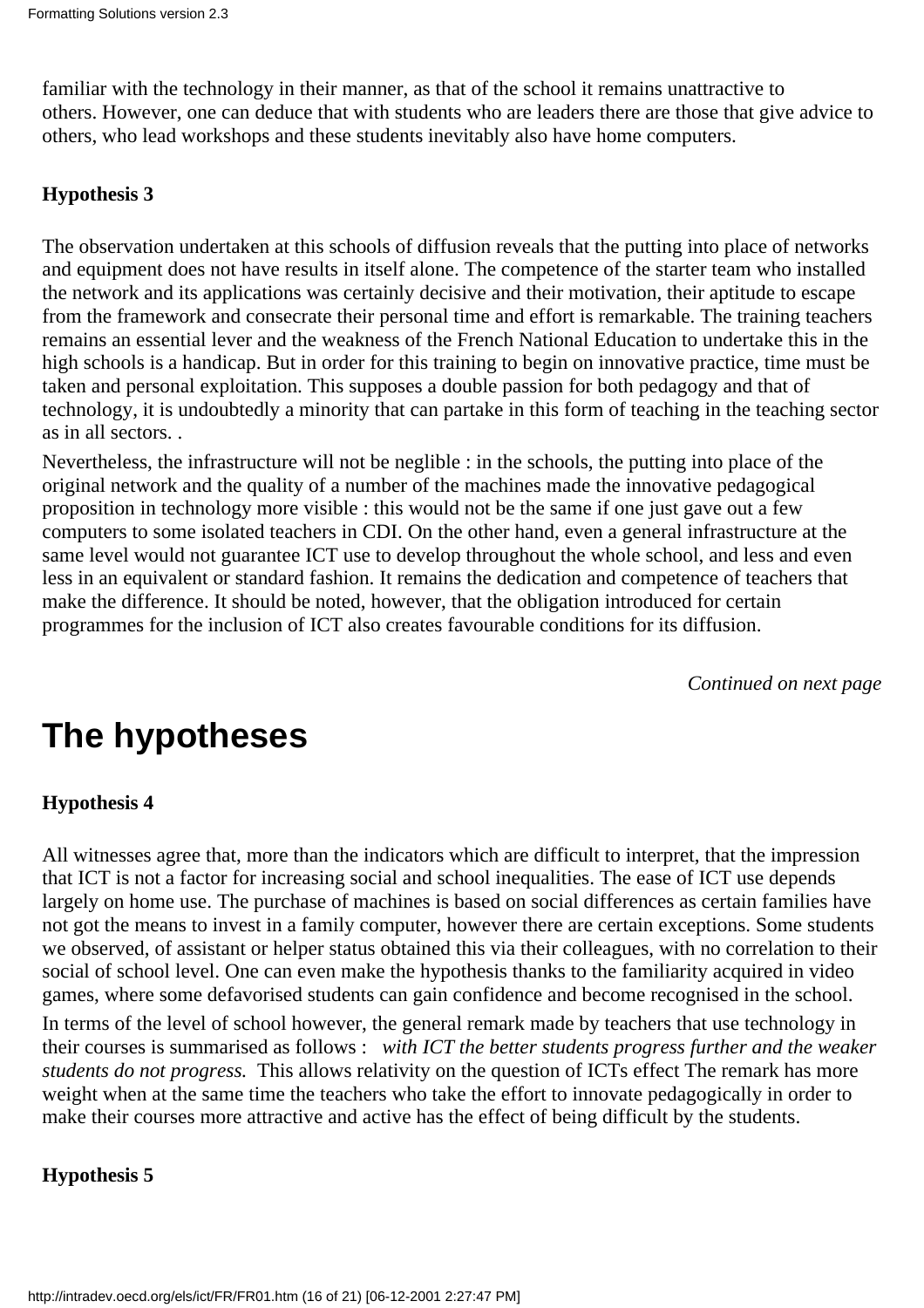These hypotheses are hardly apparent and difficult to document. It is certain that ICT requires time and can be considered unproductive, notably on the Web which is difficult to get going. However, the tutorials put in place are of quality, and made especially for teachers and integrated into the pedagogy. Concerning these products, one can consider that they improve the quality of teaching, but this is hard to measure as there is no measurement standard. One could say that despite the student results which have not suffered due to these innovations, if one compares them to the national standard. The creativity, curiosity and knowledge acquired in these areas are never measured and could not be considered as benefits until a restructuring of student aspirations is taken into account.

### **How do you spread a project of this nature to other schools ?**

### **Introduction**

The projet at the lycée d'échirolles appears very specific and therefore difficult to spread elsewhere. Nevertheless, it was thought at the outset to serve as a guinea pig. In fact the aim of the operation was to evaluate the impact of ICT and the success rate of the students to serve as kind of indicator.

In 1995, the Region took stock of the establishment in order to draw conclusions on the following:

- recognition of work and real impact;
- impossibility to generalise due to the great investment, especially in terms of manpower.

### **A transposable experience**

The experience of the lycée d'échirolles is transposable for the following reasons :

- This public high school is typically representative of the average national French high school, it is not an elite school , it is partly in a priority educational zone d'une Zone dÉducation Prioritaire et n'est pas trié sur le volet ? ?)
- The teachers are not experts in computing, the 12 special posts set aside at the outset are integrated in the 120 teaching posts who are all national teaching representatives ;
- The equipment intensifies elsewhere ; some classes like the STT need special equipment as ICT is part of their programme and their exercises are done on computers (they benefit from a special endowment) The academies push for the use of ICT for physics and languages. A link between these two branches of teaching is sought. Little by little the high schools are obtaining equipment which will permit them to develop ICT use in all sites.

#### **An expensive experience**

If some criteria lead to the belief that the experience of this school could spread to others without problem, it must be noted that this experience is considered as a very expensive one due to the global cost of the project.

It is of course possible to equip classrooms with multiple computers, to replicate the equipment of this experience , but this does not necessarily lead to a successful experience elsewhere.

For a project such as this one to spread successfully great human capacity is also needed :

• The profile teaching positions having computing experience and the maintenance in order to be able to surmount all the maintenance problems and give advice to the teachers,

*Continue page suivante*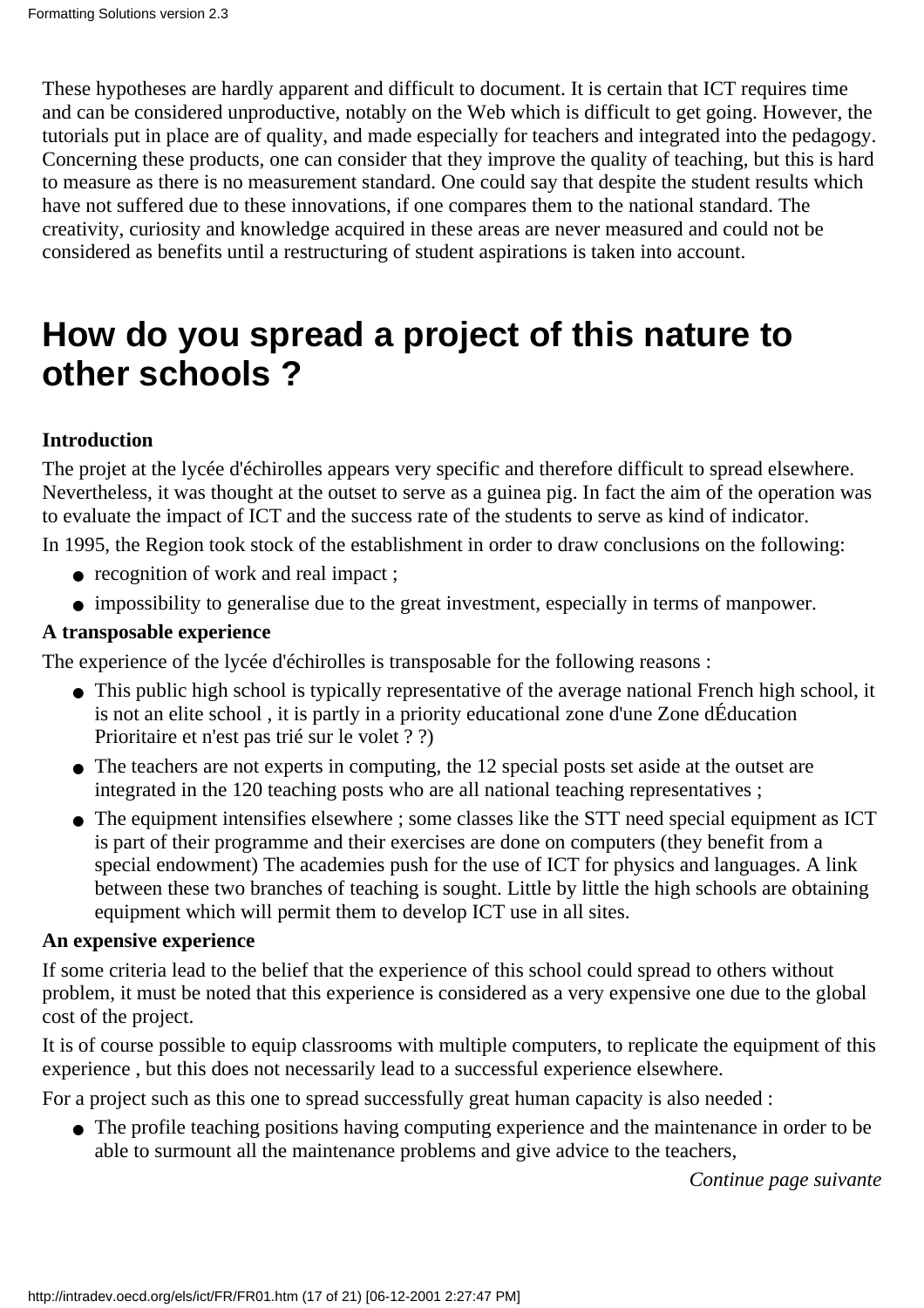*)*

- A small workforce to ensure the management of posts necessitates more teachers,
- Teaching hours for teachers to be liberated for preparation of courses using ICT and for updating and upkeep of their pedagogical tools,
- Teacher training (computing and pedagogic), training for students ...

All human means should be taken stock every as ICT equipment is a long term investment (a few years for changing of posts and software). It is the human investment that is the most costly.

### **Results**

After ten years ICT has been introduced throughout the school, but what benefit does ICT actually serve ?

With the students the use of ICT depends on space. In the classroom, it is mostly the teacher that demonstrates, who in turn helps the students to use it. In the labs for TP, TD, ICT is available for manipulation. In CDI it is used for documentary research. Nevertheless,, the research activity and learning to learn need to recognised as a source of knowledge for tomorrow and that time needs to be invested (cf. including in transversal projects).

For the teachers, ICT serves to control absences, give advice to the classes, class work, document research, acquisition of pedagogical resources (documents, films, etc.) and exchanges (e-mail, but which is not generalised)

For administration of all habitual tasks.

### **Limitations**

The most visible limit of the project is that a certain percentage of teachers (around 10%) remain reticent, but there is no real opposition. There exist also technical problems such as connectivity, printers out of action etc., but this is not different from elsewhere where new technology is used.

The most troubling limit is due to the gap between students who have computers at home and those that do not. They do not have time during courses to acquire ease of manipulation of the tools and do not always dare to go to the self service (or the hours are not convenient) or they already undertake other extra mural activities.

*Continue page suivante*

The costs and human investment for maintenance are under estimated , even in a high school which is well equipped, which leads to the breakdown of the network or peripherals (such as printers), this causes irritation for some teachers. The more teachers are engaged in ICT use, the more dependent they become, and need a reliable maintenance as these skills cannot stand up to their competence.

The current personnel is insufficient for these tasks.

#### **Successes**

The main success are :

• students are more autonomous;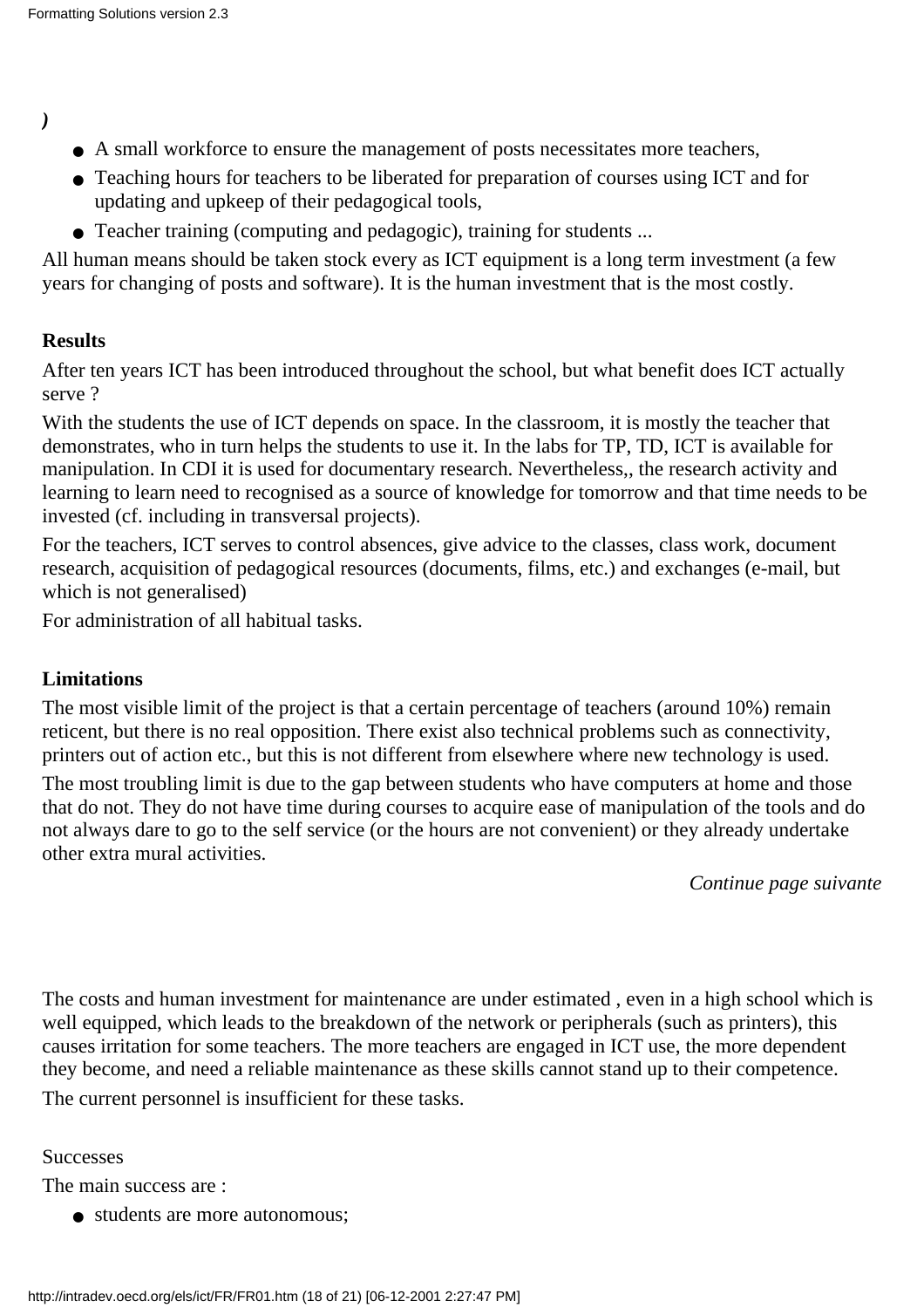- use of more active pedagogy;
- increase of cooperation between teachers (meetings held to coordinate and harmonise work),
- Teachers train and self learn,
- an offers of important resources and a number of varied productions,
- improvement of administrative and routine tasks, etc.,
- A high use of Internet (8 hours per day) and the school network, quality personal output by the students (dossiers, web pages, multimedia), a high frequency during CDI of research, and the reputation of the school to the outside.
- The projects success can also be interpreted by the high baccalaureate success rate (more than 80%).

### **If it all came to a halt...**

### **The unthinkable**

When the question of suppression of ICT is posed, the teachers are perturbed and worried. Their responses are linked to personal use of ICT, therefore new habits acquired are put into question about moving one step backwards.

 *there would not be a revolution but a stir* (for most users),

- the disciplinary fields would be perturbed, and there would be demotivation (occasional users),
- *teachers would not be stoppable* (for the fans).
- One expert was very clear *I would resign .*

### **Improvements proposed beyond ICT**

If a part of the ICT budget needed to be expended otherwise, all wish to see improvement in teaching and the quality of life in the school.

- Halve the number of students per class,
- Move closer towards the working world, more visits and stages,
- Have more linguistic tours and excursions,
- Purchase the CDI documents base.
- Expand the school, especially the canteen area,
- Rethink the security to enclose the school from the outside to avoid intrusion, drugs and racketeering.

### **Appendice A**

### **Méthodes**

Observations, entretiens et collecte de documents durant 3 jours, à 3 chercheurs.

### **Liste des interviews**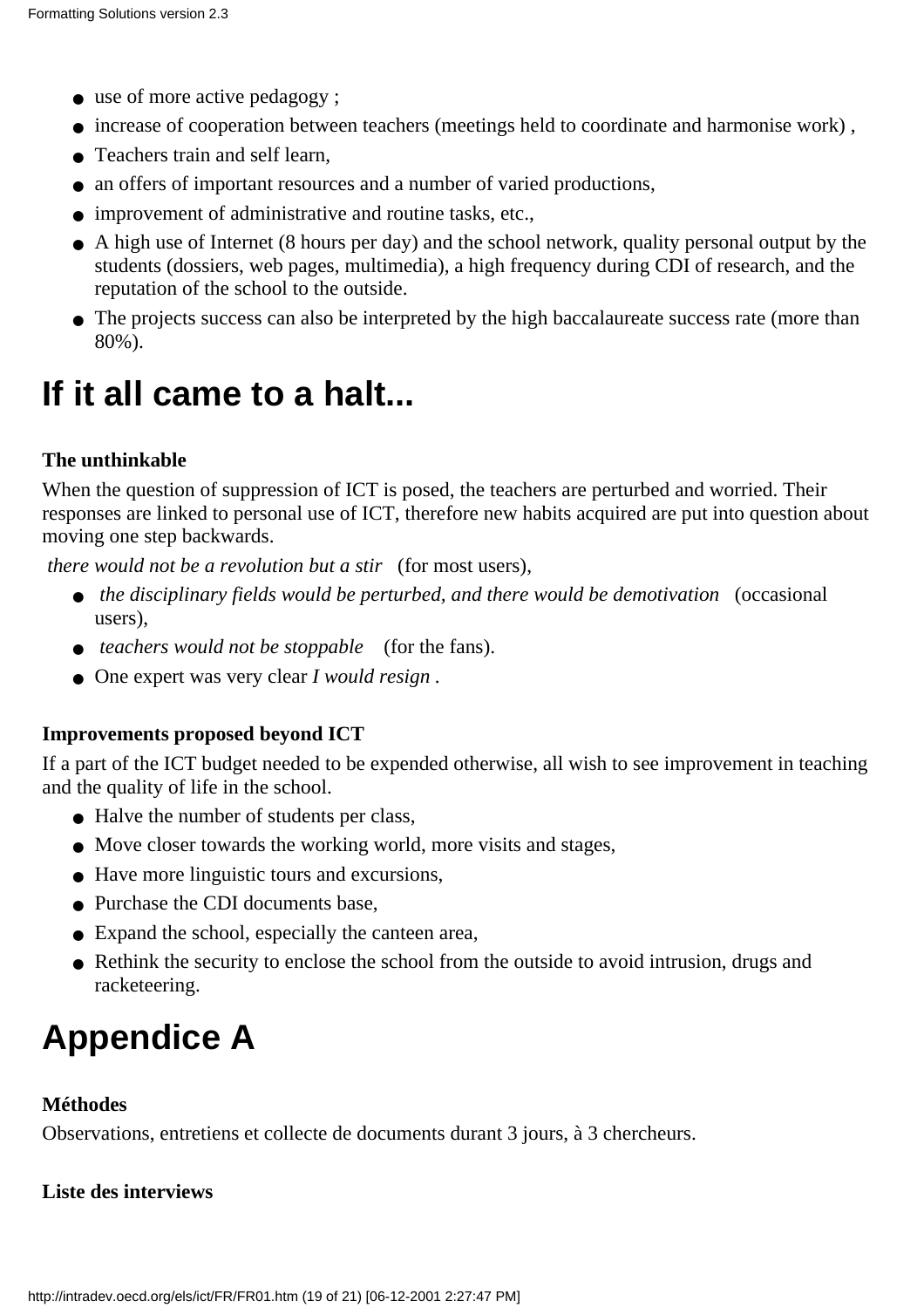| $\mathbf{\mathbf{Nom}}$     | Age        | <b>Sexe</b>           | Niveau de<br>formation              | Années dans l Discipline<br>établissement |                              | <b>Niveau</b><br> informatique |
|-----------------------------|------------|-----------------------|-------------------------------------|-------------------------------------------|------------------------------|--------------------------------|
| <b>Enseignants</b>          |            |                       |                                     |                                           |                              |                                |
| <b>B.</b>                   | 47         | M                     | $bac + 4 + CAPES$                   | 10 ans                                    | physique                     | Bon                            |
| Me.                         |            | M                     | Bac $+6$ agreg                      | 8                                         | histoire                     | Bon                            |
| Mo.                         |            | F                     | $Bac+4 + Capes$                     | 10 ans                                    | anglais                      | Bon                            |
| Ti.                         | 48         | M                     | $\text{Bac} + 5 + \text{Capes}$     | 10                                        | <b>SVT</b>                   | Très bon                       |
| $\overline{\text{Ch.}}$     |            | F                     | $\text{Bac} + 2 + \text{Capet}$     | $\overline{6}$                            | Bureautique                  | Moyen                          |
| Chx                         |            | M                     | $\text{Bac}+5 + \text{agreg}$       | $\overline{10}$                           | Maths?                       | Bon                            |
| <b>Personnel</b><br>général |            |                       |                                     |                                           |                              |                                |
| $\overline{\text{N.}}$      |            | M                     | $\text{Bac}+5$                      | 6                                         | Proviseur                    | Moyen                          |
| $\overline{\mathsf{C}.}$    |            | M                     | $\overline{Bac} + 5 + \text{Capes}$ | $\overline{4}$                            | Proviseur-adjoint Bon        |                                |
| Je.                         |            | F                     | $bac + 4 + CAPES$                   | 10ans                                     | Documentaliste               | Bon                            |
| Ol.                         |            | M                     | $\text{Bac} + 2 \text{ (DUT)}$      | 5                                         | Technicien<br>maintenance    | Bon                            |
| <b>Parents d</b><br>élèves  |            |                       |                                     |                                           |                              |                                |
| L.                          |            | M                     | Bac+5 MKT                           |                                           | Parent délève<br><b>FCPE</b> |                                |
| $\overline{B}$ .            | retraité M |                       | <b>BEPC</b> militaire               |                                           | Parent délève<br><b>PEP</b>  |                                |
| $\overline{\mathrm{V}}.$    |            | $\overline{\text{M}}$ | $\text{Bac} + 8$ ingénieur          |                                           | Parent délève                |                                |
| R.                          |            | M                     | Bac+ 5 ingénieur                    |                                           | Parent délève<br>PEP         |                                |

*Continue page suivante*

### **Appendice A,** *Suite*

**Liste des interviews** *(suite)*

| élèves                  | Sexe | âge          | <b>Classe</b>          | Ordinateur  |
|-------------------------|------|--------------|------------------------|-------------|
| P <sub>h</sub>          | F    | 20           | Terminale STT          | PC perso    |
| Ba.                     | M    | 16           | Seconde                | $ PC$ perso |
| Ma.                     | M    | 19           | Terminale ES           | PC perso    |
| Mac.                    | M    | $ 16\rangle$ | lere ES                | $ PC$ perso |
| $\overline{\text{Vi.}}$ | M    | $ 16\rangle$ | Seconde                | PC perso    |
| Du.                     | F    | 16           | Seconde arts appliqués | PC perso    |
| Dr.                     | F    | 17           | lere S                 | PC perso    |
| Co.                     | M    | 18           | Terminale Littéraire   | Pas de PC   |